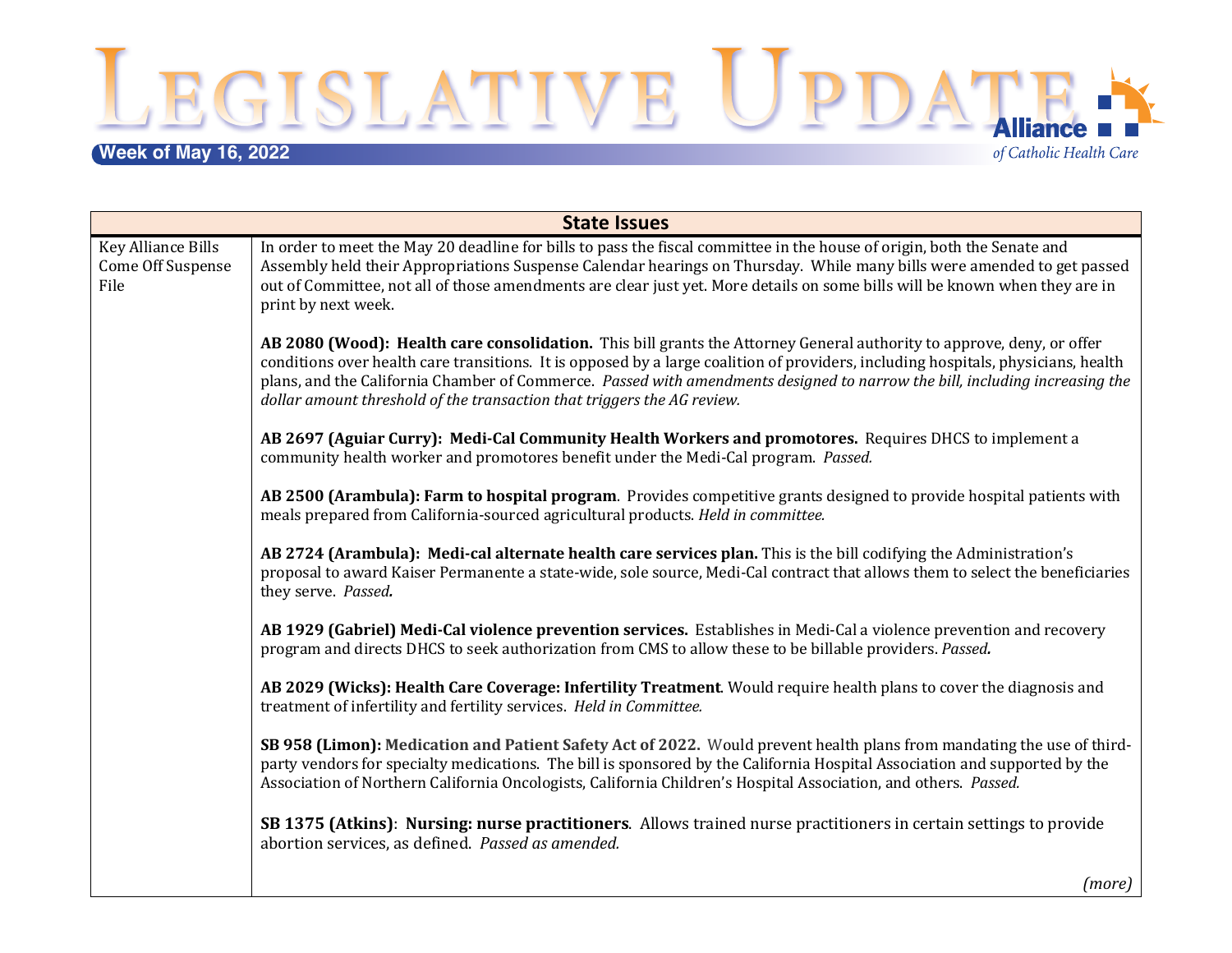| <b>Key Alliance Bills</b><br><b>Come Off Suspense</b><br>File | SB 1339 (Pan) hospital seismic reporting. As currently drafted, the bill requires some additional hospital reporting<br>related to seismic requirements. However, Dr. Pan would like this bill to be a vehicle for broader agreement between<br>hospitals and unions related to disaster preparedness. Passed.                                                                                                                                                                                                                                                                                                                                                                                                                                             |
|---------------------------------------------------------------|------------------------------------------------------------------------------------------------------------------------------------------------------------------------------------------------------------------------------------------------------------------------------------------------------------------------------------------------------------------------------------------------------------------------------------------------------------------------------------------------------------------------------------------------------------------------------------------------------------------------------------------------------------------------------------------------------------------------------------------------------------|
|                                                               | SB 923 (Weiner) gender affirming care. The bill requires health plans to provide to patient-facing employees to complete<br>an evidence based cultural competency training for the purpose of providing trans-inclusive care and require plans to ensure<br>the provider directory lists in-network providers who offer gender-affirming care. Passed.                                                                                                                                                                                                                                                                                                                                                                                                     |
| Legislative<br><b>Summary and Status</b><br>Report            | Attached is the Alliance's Legislative Summary and Status report on bills of interest to the Catholic health ministry.                                                                                                                                                                                                                                                                                                                                                                                                                                                                                                                                                                                                                                     |
| Budget: May Revise<br>- LAO Analysis                          | As is customary, the Legislative Analyst's Office issued their initial review of the Governor's May Revise Budget Proposal. While<br>more detailed analysis focusing on certain segments of the budget will be forthcoming, this overview provides some concerns<br>for Governor Newsom's spending plan. Their key takeaways are noted below, and you can access their full report here:<br>https://lao.ca.gov/Budget?year=2022&subjectArea=May.                                                                                                                                                                                                                                                                                                           |
|                                                               | "Governor Allocates \$52 Billion Overall General Fund Surplus in May Revision. Reflecting extraordinary revenue growth<br>for a second year in a row, we estimate the Governor had a \$52 billion General Fund surplus to allocate in the May Revision.<br>In addition, under the administration's revenue estimates, the Governor had a \$33.5 billion surplus within the school and<br>community college budget to allocate to discretionary purposes. Across these two surpluses, the Governor allocates<br>\$39 billion to meet the state's constitutional requirements under the state appropriations limit (SAL). The largest categories<br>of spending from the overall General Fund surplus are for natural resources and transportation programs. |
|                                                               | May Revision Sets Up Fiscal Cliff for 2023-24. While the administration meets the SAL requirements across the prior and<br>current year, the Governor leaves \$3.4 billion in unaddressed SAL requirements in 2022-23. Moreover, we estimate the state<br>would face an additional SAL requirement of over \$20 billion in 2023-24. The Governor's May Revision does not have a plan<br>to address this roughly \$25 billion requirement. As a result, the state would very likely face a significant budget problem next<br>year, which could require reductions to programs.                                                                                                                                                                             |
|                                                               | Recession Risk Heightened. Predicting precisely when the next recession will occur is not possible. However, certain<br>economic indicators historically have offered warning signs that a recession is on the horizon. Many of these indicators<br>currently suggest a heightened risk of a recession within two years.                                                                                                                                                                                                                                                                                                                                                                                                                                   |
|                                                               | Recommend Increasing Reserves. We strongly recommend the Legislature consider building more reserves than proposed<br>by the Governor in the May Revision. Additional reserves can help the state address either future SAL requirements or a<br>budget problem resulting from a recession. We recommend taking a fiscally prudent approach, which would be to identify<br>several billion dollars in non-excluded spending and instead dedicate those funds to reserves."                                                                                                                                                                                                                                                                                 |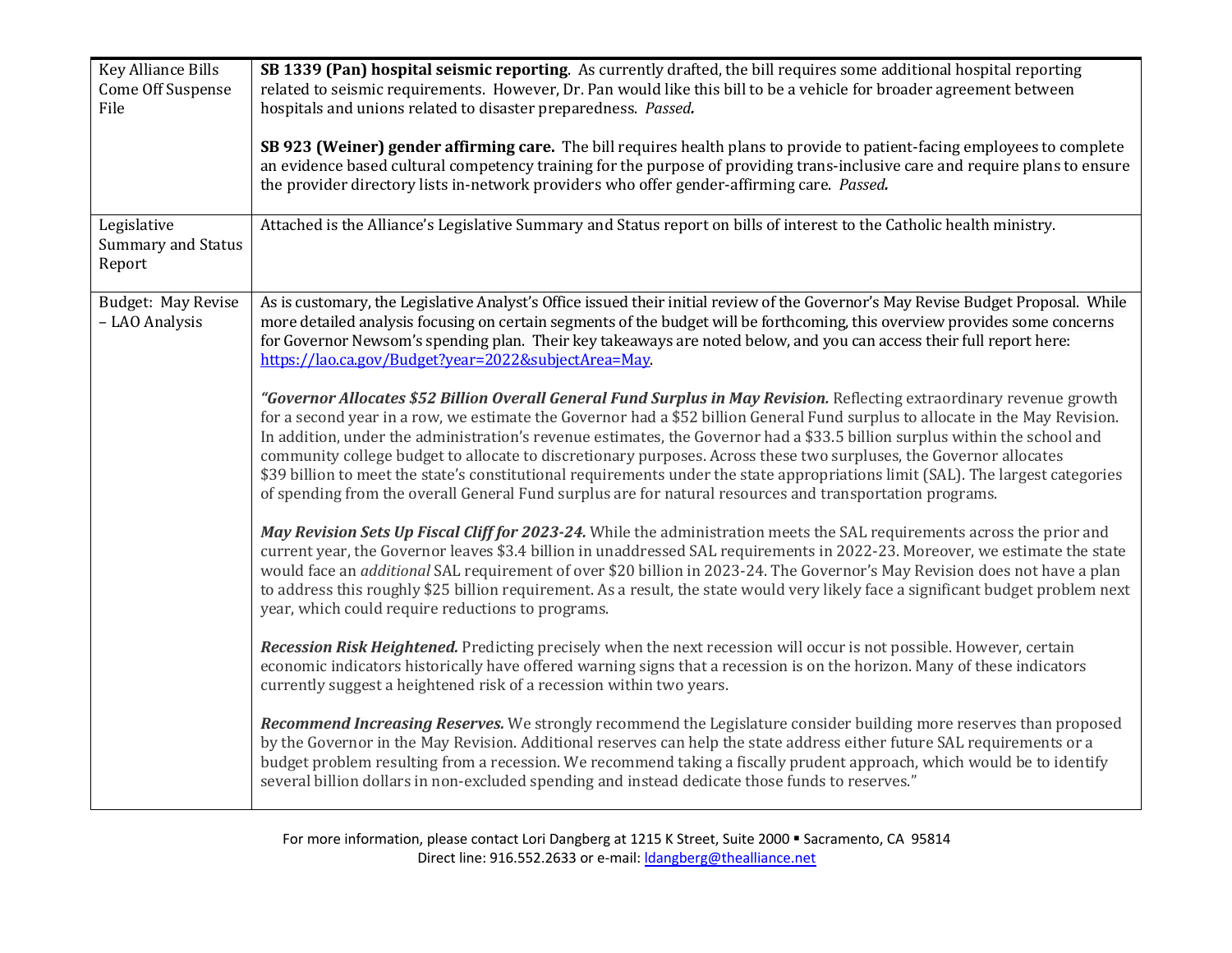**Access**

# **[AB 4](https://ctweb.capitoltrack.com/public/publishbillinfo.aspx?bi=KFYvdnrQA6jwmrfrltwrGrrFnSkRokeQ%2FM0ZywFJQAneFJv%2BL9bnd1kPGDvpRuAa) [\(Arambula](https://a31.asmdc.org/) D) Medi-Cal: eligibility.**

**Location:** 8/27/2021-S. 2 YEAR

**Summary:** Would, effective January 1, 2022, extend eligibility for full scope Medi-Cal benefits to anyone regardless of age, and who is otherwise eligible for those benefits but for their immigration status, pursuant to an eligibility and enrollment plan. The bill would delete the specified provisions regarding individuals who are under 25 years of age or 65 years of age or older and delaying implementation until the director makes the determination described above. The bill would require the eligibility and enrollment plan to ensure that an individual maintains continuity of care with respect to their primary care provider, as prescribed, would provide that an individual is not limited in their ability to select a different health care provider or Medi-Cal managed care health plan, and would require the department to provide monthly updates to the appropriate policy and fiscal committees of the Legislature on the status of the implementation of these provisions

### **Position**

Support

# **[AB 32](https://ctweb.capitoltrack.com/public/publishbillinfo.aspx?bi=0t9Iy%2FDTsh3uhPPaP7nN4QGwXxcrKJaSU%2FCFlMIgdjHlVpWBWWvl7svuvkAHFERM) [\(Aguiar-Curry](https://a04.asmdc.org/) D) Telehealth.**

**Location:** 7/14/2021-S. 2 YEAR

**Summary:** Current law requires a health care service plan contract or health insurance policy issued, amended, or renewed on or after January 1, 2021, to specify that coverage is provided for health care services appropriately delivered through telehealth on the same basis and to the same extent as inperson diagnosis, consultation, or treatment. Current law exempts Medi-Cal managed care plans that contract with the State Department of Health Care Services under the Medi-Cal program from these provisions, and generally exempts county organized health systems that provide services under the Medi-Cal program from Knox-Keene. This bill would delete the above-described references to contracts issued, amended, or renewed on or after January 1, 2021, would require these provisions to apply to the plan or insurer's contracted entity, as specified, and would delete the exemption for Medi-Cal managed care plans.

# **Position**

Support

# **[AB 1878](https://ctweb.capitoltrack.com/public/publishbillinfo.aspx?bi=GAMwRI5IoJT9WrHL5n%2Bkp8Pl3Ngx9zMETe4nirjfzmmf5Z9HlGltw8x1zpAGdnog) [\(Wood](https://a02.asmdc.org/) D) California Health Benefit Exchange: affordability assistance.**

### **Location:** 5/19/2022-A. THIRD READING

**Calendar:** 5/23/2022 #298 ASSEMBLY THIRD READING FILE - ASSEMBLY BILLS

**Summary:** Current law requires the California Health Benefit Exchange, in consultation with stakeholders and the Legislature, to develop options for providing cost-sharing reduction subsidies to reduce cost sharing for low- and middle-income Californians, and requires the Exchange to report the developed options on or before January 1, 2022. Current law requires the options to include, among other things, options for all Covered California enrollees with income up to 400 percent of the federal poverty level to reduce cost sharing, including copays, deductibles, coinsurance, and maximum out-ofpocket costs. This bill would require the Exchange to implement those options for providing health care affordability assistance. The bill would require the affordability assistance to reduce cost sharing, including copays, coinsurance, and maximum out-of-pocket costs, and to eliminate deductibles for all benefits. The bill would specify the actuarial value of cost-sharing assistance based on the income level of an enrollee, and would require the Exchange to adopt standard benefit designs consistent with these specifications.

# **Position**

Support

# **[AB 2530](https://ctweb.capitoltrack.com/public/publishbillinfo.aspx?bi=VZsIuBPqenTBa%2FAc3wVOCMIwATlWsmbaNDO%2FSiWq%2FJG9imXKa8XljxIk1SGFNkvV) [\(Wood](https://a02.asmdc.org/) D) California Health Benefit Exchange: financial assistance.**

# **Location:** 5/19/2022-A. THIRD READING

**Calendar:** 5/23/2022 #450 ASSEMBLY THIRD READING FILE - ASSEMBLY BILLS

**Summary:** This bill, upon appropriation by the Legislature, would require the California Health Benefit Exchange (Exchange) to administer a program of financial assistance to help Californians obtain and maintain health benefits through the Exchange if they lose employer-provided health care coverage as a result of a labor dispute. Under the bill, an individual who has lost minimum essential coverage from an employer or joint labor management trust fund as a result of a strike, lockout, or other labor dispute would receive the same premium assistance and cost-sharing reductions as an individual with a household income of 133% of the federal poverty level, and would also not pay a deductible for any covered benefit.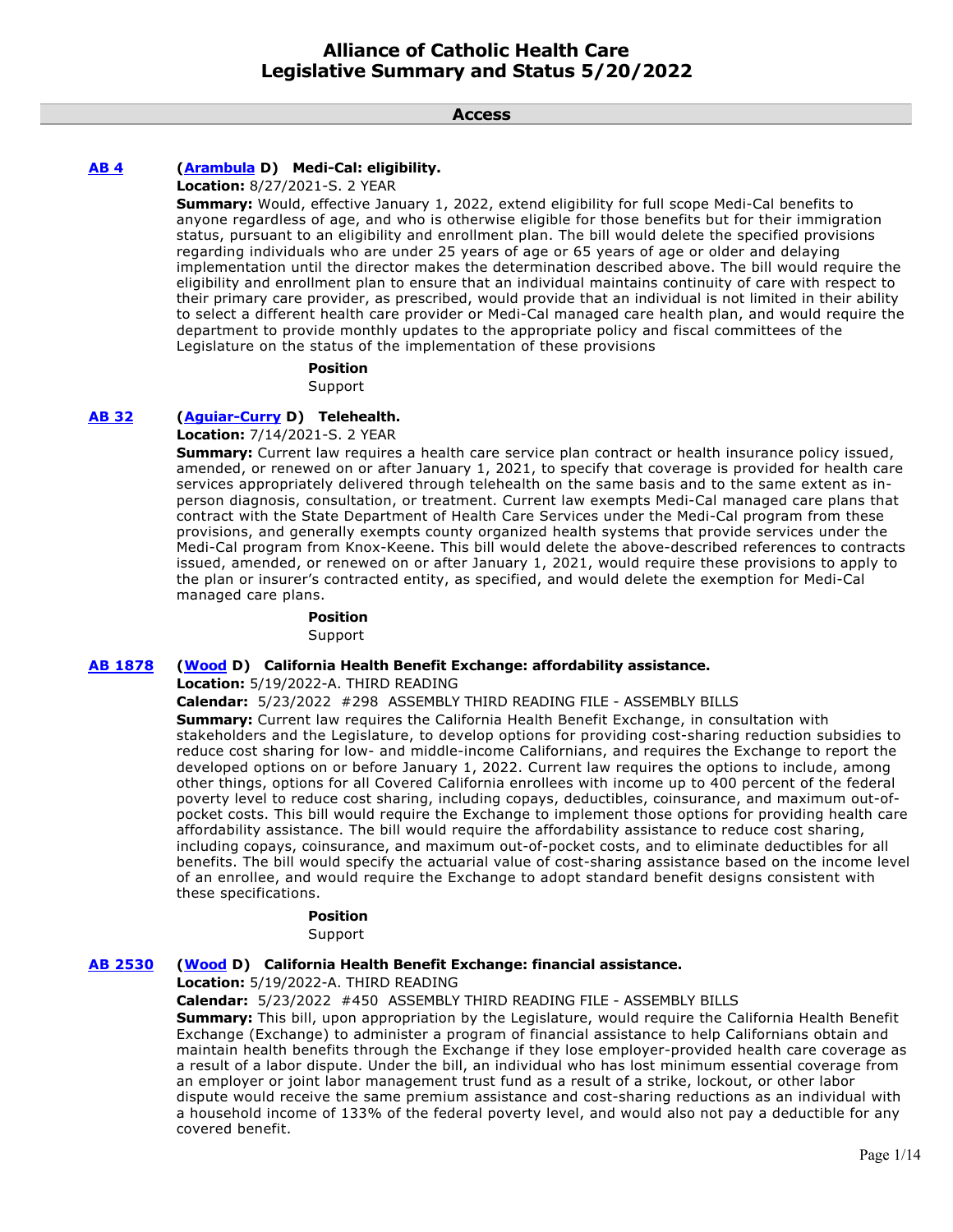# **Position**

Support

# **[SB 56](https://ctweb.capitoltrack.com/public/publishbillinfo.aspx?bi=IHVUG%2FNRNIfXwOxiI9YqyDGCwMPVuHR9m0HdI%2BzVhapXlwnjfJdZucyWxXUdHS%2Fj) [\(Durazo](http://sd24.senate.ca.gov/) D) Medi-Cal: eligibility.**

**Location:** 8/27/2021-A. 2 YEAR

**Summary:** Current law provides that Medi-Cal benefits for individuals who are 65 years of age or older, and who do not have satisfactory immigration statuses or are unable to establish satisfactory immigration statuses, will be prioritized in the Budget Act for the upcoming fiscal year if the Department of Finance projects a positive ending balance in the Special Fund for Economic Uncertainties for the upcoming fiscal year and each of the ensuing 3 fiscal years that exceeds the cost of providing those individuals with full-scope Medi-Cal benefits. This bill would, subject to an appropriation by the Legislature, and effective July 1, 2022, extend eligibility for full-scope Medi-Cal benefits to individuals who are 60 years of age or older, and who are otherwise eligible for those benefits but for their immigration status.

### **Position**

Support

### **[SB 944](https://ctweb.capitoltrack.com/public/publishbillinfo.aspx?bi=%2FzsZ5QTVs4wbwvbps%2Bp9YvPLd%2FwNRw0N4vUPcLf3yiJKWQ2NrzEMrMKckOYf9OuF) [\(Pan](http://sd06.senate.ca.gov/) D) California Health Benefit Exchange: affordability assistance.**

**Location:** 5/19/2022-S. THIRD READING

**Calendar:** 5/23/2022 #215 SENATE SENATE BILLS -THIRD READING FILE

**Summary:** Current law requires the California Health Benefit Exchange, in consultation with stakeholders and the Legislature, to develop options for providing cost-sharing reduction subsidies to reduce cost sharing for low- and middle-income Californians, and requires the Exchange to report the developed options on or before January 1, 2022. Current law requires the options to include, among other things, options for all Covered California enrollees with income up to 400 percent of the federal poverty level to reduce cost sharing, including copays, deductibles, coinsurance, and maximum out-ofpocket costs. This bill would require the Exchange to implement those options for providing health care affordability assistance. The bill would require the affordability assistance to reduce cost-sharing, including copays, coinsurance, and maximum out-of-pocket costs, and to eliminate deductibles for all benefits.

> **Position**  Support

# **COVID Related**

# **[AB 1105](https://ctweb.capitoltrack.com/public/publishbillinfo.aspx?bi=hiMHI%2FFzRHqLRQcFntn%2B%2FNvArtAVnjMKOUrA1hSavVJ64vRkYFefMgHJl1S1m5oV) [\(Rodriguez](https://a52.asmdc.org/) D) Hospital workers: COVID-19 testing.**

**Location:** 8/27/2021-S. 2 YEAR

**Summary:** Current law sets forth safety and health requirements for employers and employees. Current law requires a public or private employer of workers in a general acute care hospital, as defined, to supply personal protective equipment, as defined, to employees who provide direct patient care or who provide services that directly support patient care. Current law provides that, except where another penalty is specifically provided, every employer and every officer, management official, or supervisor having direction, management, control, or custody of any employment, place of employment, or of any other employee, who repeatedly violates any standard, order, or special order, or any provision of specified employment safety laws so that such repeated violation creates a real and apparent hazard to employees is guilty of a misdemeanor. This bill would require the employer to supply personal protective equipment to an employee, regardless of whether or not the employee has received a vaccination for COVID-19. This bill would also require a public or private employer of workers in a general acute care hospital to develop and implement a program to offer weekly COVID-19 screening testing for health care personnel, as defined.

# **Position**

Oppose Unless Amend

# **[SB 637](https://ctweb.capitoltrack.com/public/publishbillinfo.aspx?bi=jty8Oh9%2FB4LwUwfxVBDg2GE8TVcQ8Dq2QDUBofHA3ZtTvmLyiZ6pbei5GkqYnutQ) [\(Newman](https://sd29.senate.ca.gov/) D) Health facility reporting: staffing.**

### **Location:** 9/10/2021-A. 2 YEAR

**Summary:** Current law provides for the licensure and regulation of certain health facilities, including general acute care hospitals, by the State Department of Public Health. This bill would require a general acute care hospital to report specified information to the department on a form and schedule determined by the department, and would require the department to publicly post the information on a weekly basis during any health-related state of emergency in California proclaimed by the President of the United States or by the Governor, and on a monthly basis at all other times. The bill would require that the reports contain information on staffing, including, until January 1, 2025, or the end of the declared COVID-19 emergency, whichever comes first, on matters relating to COVID-19 cases.

### **Position**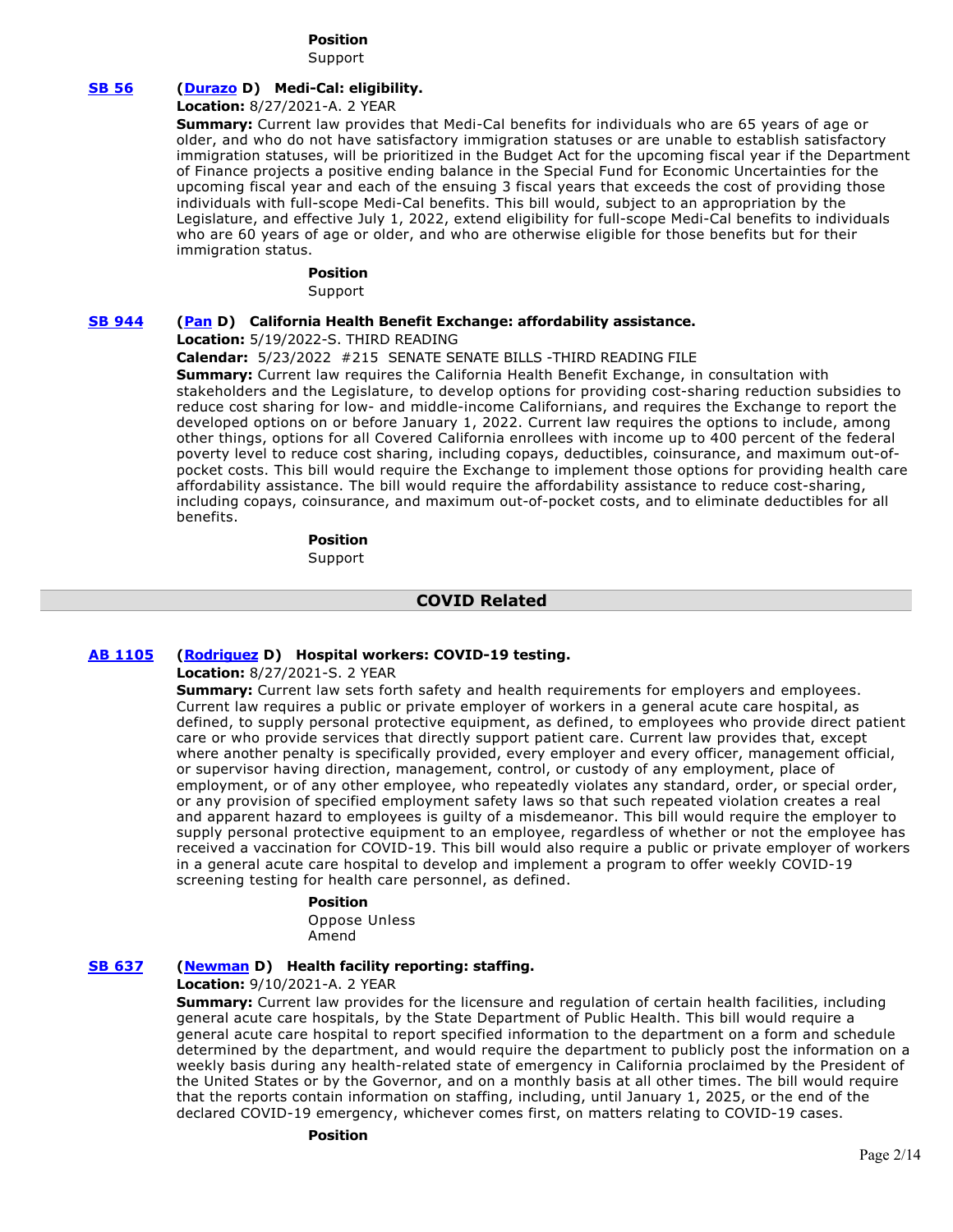Oppose Unless Amend

# **[SCR 5](https://ctweb.capitoltrack.com/public/publishbillinfo.aspx?bi=IMfPvUiYd0qCpRDZUfOVkqwZNifCTtQ13I8EmZrXomV1qwaF0ol9OuqJ5Gl4ooe%2B) [\(Melendez](https://melendez.cssrc.us/) R) State of emergency: COVID-19: termination.**

**Location:** 2/10/2021-S. G.O.

**Summary:** This measure, in accordance with specified law, would declare that the state of emergency proclaimed by the Governor on March 4, 2020, is at an end, thereby terminating the emergency powers granted to the Governor as a result of that proclamation.

**Position** 

Oppose

# **End of Life/Palliative Care**

# **[AB 1852](https://ctweb.capitoltrack.com/public/publishbillinfo.aspx?bi=qualm%2FeNgpyo4JVNTWrO8T9CvcoE02PfTRNruTZu1vEziksjmt5ztJjoFdLRH3zD) [\(Patterson](https://ad23.asmrc.org/) R) Health facilities: automated drug delivery systems.**

**Location:** 5/4/2022-S. HEALTH

**Calendar:** 6/1/2022 1:30 p.m. - 1021 O Street, Room 1200 SENATE HEALTH, PAN, Chair **Summary:** Current law authorizes the use of automated drug delivery systems, as defined, for pharmacy services in nursing, skilled nursing, and intermediate care facilities. This bill would add licensed hospice facilities to the list of facilities authorized to use an automated drug delivery system, and would expressly include an automated unit dose system within the definition of an automated drug delivery system. By expanding the scope of a crime, this bill would impose a state-mandated local program.

# **Position**

Watch

# **[AB 1884](https://ctweb.capitoltrack.com/public/publishbillinfo.aspx?bi=IRLO150F09HcamdyQq8Vzgs7nh9ItrD2BG5rwHgbqALAzqanM1W2rX%2BmFPkhPUMr) [\(Voepel](https://ad71.asmrc.org/) R) Hospice care: standards.**

**Location:** 4/29/2022-A. DEAD

**Summary:** Under the California Hospice Licensure Act of 1990, a licensed hospice, at the State Department of Public Health's option, is subject to periodic inspection by a duly authorized representative of the department. The act requires that the reports of each inspection be prepared by the representative who conducted the inspection and be filed with the department. This bill would instead require that a licensed hospice be inspected by a representative every 3 years. The bill would require that results of an inspection be made available to the public to the extent consistent with federal and state privacy laws.

### **Position**

Watch

# **[AB 2288](https://ctweb.capitoltrack.com/public/publishbillinfo.aspx?bi=8c%2FVel10Jx83p5eIMZPHKV8DGDS1Sz6uWw6AVtQYGCxcUPvvWBLXATEKpde3pwAP) [\(Choi](https://ad68.asmrc.org/) R) Advance health care directives: mental health treatment.**

**Location:** 5/11/2022-S. JUD.

**Calendar:** 5/31/2022 Upon adjournment of Session - 1021 O Street, Room 2100 SENATE JUDICIARY, UMBERG, Chair

**Summary:** Current law authorizes a written advance health care directive to include the individual's nomination of a conservator of the person or estate or both, or a guardian of the person or estate or both, for consideration if protective proceedings for the individual's person or estate are thereafter commenced. Current law also authorizes an adult having capacity to execute a power of attorney for health care to authorize an agent to make health care decisions for the principal, and authorizes the power of attorney to include individual health care instructions. Current law authorizes the principal in a power of attorney for health care to grant authority to make decisions relating to the personal care of the principal, including, but not limited to, determining where the principal will live, providing meals, or hiring household employees. Current law defines "health care decision" and "health care" for these purposes to mean any care, treatment, service, or procedure to maintain, diagnose, or otherwise affect a patient's physical or mental condition. This bill would clarify that health care decisions under those provisions include mental health mental health conditions. The bill would revise the statutory advance health care directive form to clarify that a person may include instructions relating to mental health conditions.

#### **Position**  Watch

# **[AB 2338](https://ctweb.capitoltrack.com/public/publishbillinfo.aspx?bi=Ub8m8V4g1oocGgpChFB9sihH%2FmaIwllM7ISC2afdUyBBvuf4PvZaAQlpFci1laP1) [\(Gipson](https://a64.asmdc.org/) D) Health care decisions: decisionmakers and surrogates.**

**Location:** 5/2/2022-A. THIRD READING

**Calendar:** 5/23/2022 #167 ASSEMBLY THIRD READING FILE - ASSEMBLY BILLS

**Summary:** Current law authorizes an adult having capacity to give an individual health care instruction and to designate a health care decisionmaker, including an agent designated in a power of attorney or a surrogate effective for a specified period of time, to make health care decisions on the person's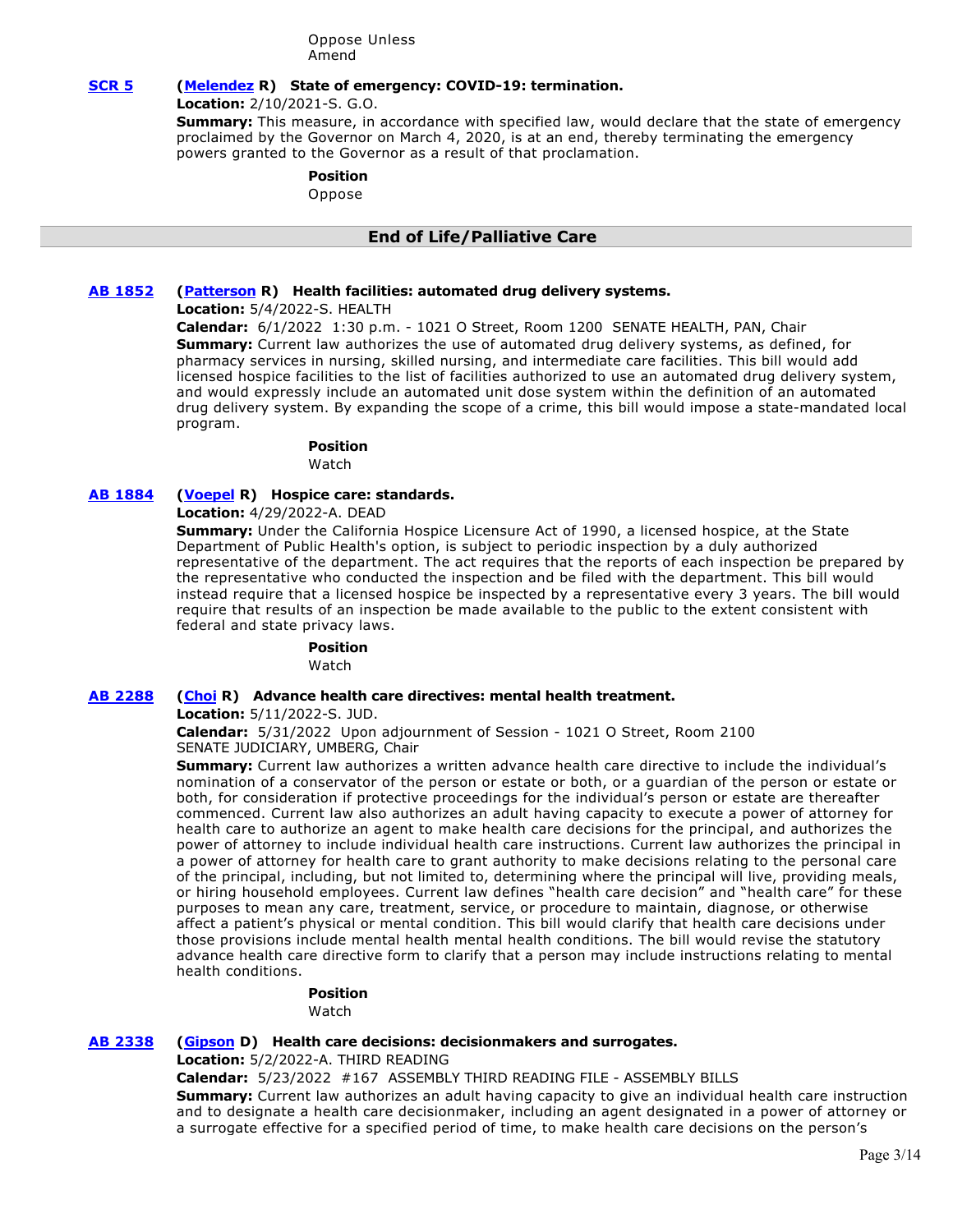behalf. Current law authorizes a patient to disqualify a person, including a family member, from acting as the patient's surrogate. This bill would authorize legally recognized health care decisionmakers, in an order of priority, to make health care decisions on a patient's behalf if the patient lacks the capacity to make a health care decision. If a patient does not have a legally recognized health care decisionmaker, the bill would specify individuals, in an order of priority, who may be chosen as a surrogate if the patient lacks the capacity to make a health care decision.

#### **Position**

Oppose Unless Amend

### **Health Care Reform**

# **[AB 1130](https://ctweb.capitoltrack.com/public/publishbillinfo.aspx?bi=%2F4z9i3w3Ci6H9IC%2FhaF12B%2FZNVr8Dnz3doTjoBJ49C99Q647aqTNngzgXS1VHZrx) [\(Wood](https://a02.asmdc.org/) D) California Health Care Quality and Affordability Act.**

### **Location:** 2/14/2022-S. HEALTH

**Summary:** Current law generally requires the State Department of Public Health to license, inspect, and regulate health facilities, including hospitals. Current law requires health facilities to meet specified cost and disclosure requirements, including maintaining an understandable written policy regarding discount payments and charity. This bill would establish, within Department of Health Care Access and Information (HCAI), the Office of Health Care Affordability to analyze the health care market for cost trends and drivers of spending, develop data-informed policies for lowering health care costs for consumers and purchasers, set and enforce cost targets, and create a state strategy for controlling the cost of health care and ensuring affordability for consumers and purchasers.

### **Position**

Oppose Unless Amend

# **Hospital Operations and Finance**

# **[AB 35](https://ctweb.capitoltrack.com/public/publishbillinfo.aspx?bi=7Y0gKL9VlIU7ThSmQw%2FYv1jbhBJT%2FD8SYj2%2F91VOlPOLXgPlhuYR%2ByClgxoYCP8R) [\(Reyes](https://a47.asmdc.org/) D) Civil damages: medical malpractice.**

# **Location:** 5/19/2022-A. ENROLLED

**Summary:** The Medical Injury Compensation Reform Act of 1975 (MICRA) prohibits an attorney from contracting for or collecting a contingency fee for representing any person seeking damages in connection with an action for injury or damage against a health care provider based upon alleged professional negligence in excess of specified limits. This bill would recast those provisions and base the amount of contingency fee that may be contracted for upon whether recovery is pursuant to settlement agreement and release of all claims executed before a civil complaint or demand for arbitration is filed, or pursuant to settlement, arbitration, or judgment after a civil complaint or demand for arbitration is filed, as specified. The bill would add and revise definitions for these purposes.

> **Position**  Support

# **[AB 1721](https://ctweb.capitoltrack.com/public/publishbillinfo.aspx?bi=2DXSbYZ%2FPT33bNVVbh0xFVpPg4qFn9Sf58vg1MaGfor56R%2BLQd6Ry%2FZHhRFU0o0T) [\(Rodriguez](https://a52.asmdc.org/) D) Seismic retrofitting: soft story multifamily housing.**

### **Location:** 5/19/2022-A. SECOND READING

**Calendar:** 5/23/2022 #17 ASSEMBLY SECOND READING FILE -- ASSEMBLY BILLS

**Summary:** Would establish the Seismic Retrofitting Program for Soft Story Multifamily Housing for the purposes of providing financial assistance to owners of soft story multifamily housing for seismic retrofitting to protect individuals living in multifamily housing that have been determined to be at risk of collapse in earthquakes, as specified. The bill would also establish the Seismic Retrofitting Program for Soft Story Multifamily Housing Fund, and its subsidiary account, the Seismic Retrofitting Account, within the State Treasury. Moneys in the fund would be available, upon appropriation by the Legislature, to the California Earthquake Authority for the purposes of distributing funds pursuant to the program. The bill would require the Controller, upon appropriation, to transfer \$400,000,000 annually to the fund. The bill would require OES and CEA to enter into or use a joint powers agreement to develop and administer the program, as specified. The bill would require OES and CEA to submit a specified report to the Legislature by July 1, 2042, regarding the implementation of the program. The bill would make these provisions inoperative on July 1, 2042, and would repeal them as of January 1, 2043.

### **Position**

Support

# **[AB 1770](https://ctweb.capitoltrack.com/public/publishbillinfo.aspx?bi=XaWwKp6vCvEZ12HaJ6ASnMC6ejVZZzMJbXQM9xrTDsAmydW8yIU2WZ1CZM4uH35Y) [\(Rodriguez](https://a52.asmdc.org/) D) Ambulance patient offload time.**

**Location:** 4/29/2022-A. DEAD

**Summary:** Current law requires the Emergency Medical Services Authority to develop, using input from stakeholders and after approval by the Commission on Emergency Medical Services, and adopt a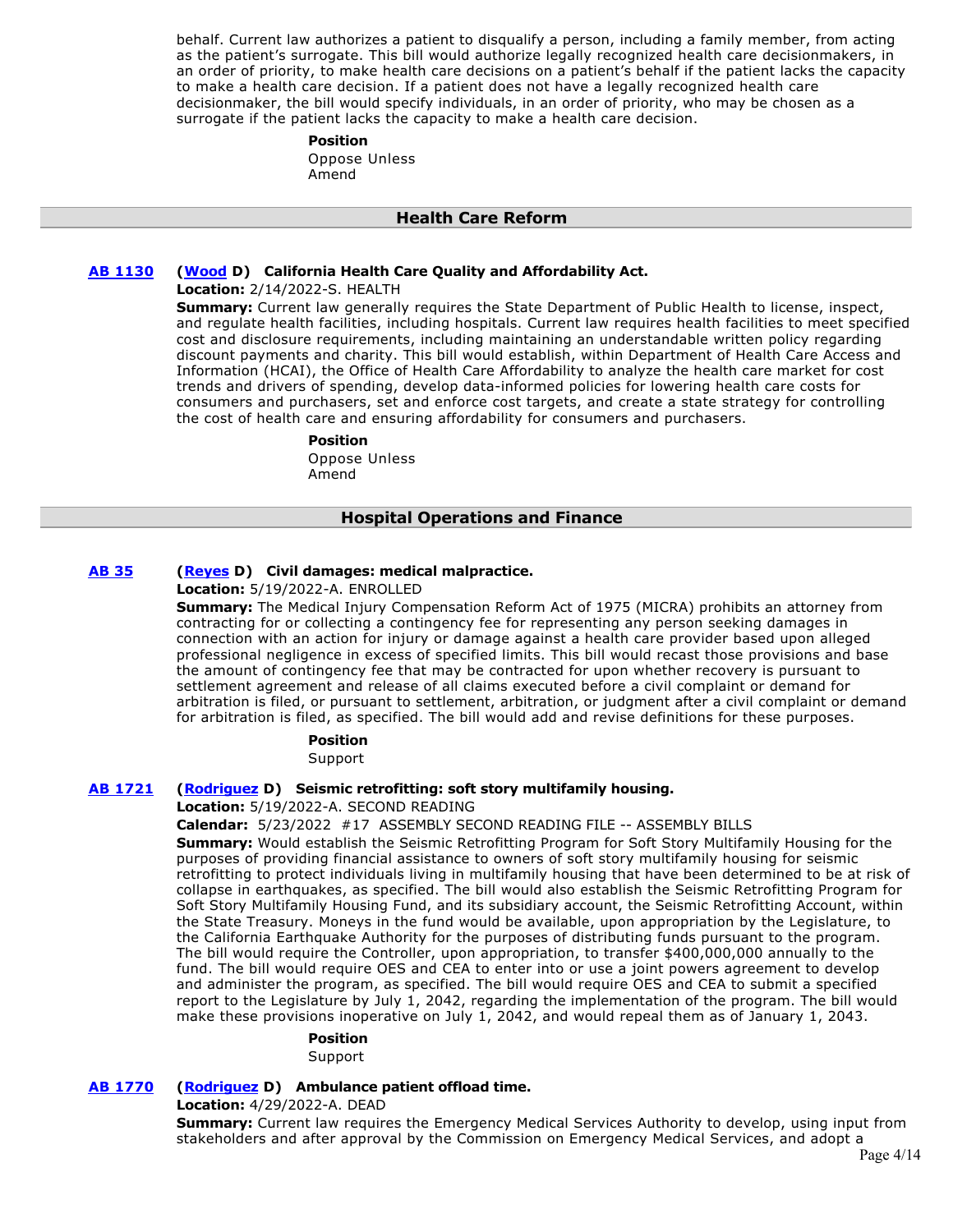statewide standard methodology for the calculation and reporting by a local emergency medical services (EMS) agency of ambulance patient offload time (APOT). Current law defines APOT as the interval between the arrival of an ambulance patient at an emergency department and the time that the patient is transferred to an emergency department gurney, bed, chair, or other acceptable location and the emergency department assumes responsibility for care of the patient. Current law requires the authority to report twice per year to the commission the APOT by local EMS agency jurisdiction and by each facility in that jurisdiction. This bill would instead require the authority to report the APOT data to the commission every 6 months.

#### **Position**  Watch

# **[AB 1882](https://ctweb.capitoltrack.com/public/publishbillinfo.aspx?bi=VPXAvDj9pG%2FqwduV4rLG761q0j5l7nLqcVa9%2FuXBzFKRhN9Jnm5qbtXyicq%2B7zSQ) [\(Rivas, Robert](https://a30.asmdc.org/)  D) Hospitals: seismic safety.**

**Location:** 5/17/2022-S. RLS.

**Summary:** The Alfred E. Alquist Hospital Facilities Seismic Safety Act of 1983 requires an owner of a general acute care inpatient hospital, no later than January 1, 2030, to either demolish, replace, or change to nonacute care use all hospital buildings not in substantial compliance with the regulations and standards developed pursuant to the act, or seismically retrofit all acute care inpatient hospital buildings so that they are in substantial compliance with those regulations and standards. Current law requires, within 60 days following the department's approval of a report relating to a general acute care hospital owner's plan to comply with those regulations and standards, a general acute hospital building owner to take specified actions, including informing the local office of emergency services or the equivalent agency, the Office of Emergency Services, and the department, of each building's expected earthquake performance. This bill would instead require general acute hospital building owners, commencing July 1, 2023, to take those actions annually until each of the hospital buildings owned by that owner are compliant with those regulations and standards.

**Position** 

Oppose Unless Amend

# **[AB 2080](https://ctweb.capitoltrack.com/public/publishbillinfo.aspx?bi=BrMjSa%2Fp%2B1el0x0mo99xnVN%2F4Zn67hWfXnFDoLyihAQ6jctZGFDaEIKaaRhMBJoG) [\(Wood](https://a02.asmdc.org/) D) Health Care Consolidation and Contracting Fairness Act of 2022.**

**Location:** 5/19/2022-A. SECOND READING

**Calendar:** 5/23/2022 #57 ASSEMBLY SECOND READING FILE -- ASSEMBLY BILLS

**Summary:** Current law provides for the regulation of health insurers by the Department of Insurance. Current law regulates contracts between health care service plans or health insurers and health care providers or health facilities, including requirements for reimbursement and the cost-sharing amount collected from an enrollee or insured. This bill, the Health Care Consolidation and Contracting Fairness Act of 2022, would prohibit a contract issued, amended, or renewed on or after January 1, 2023, between a health care service plan or health insurer and a health care provider or health facility from containing terms that, among other things, restrict the plan or insurer from steering an enrollee or insured to another provider or facility or require the plan or insurer to contract with other affiliated providers or facilities. The bill would authorize the appropriate regulating department to refer a plan's or insurer's contract to the Attorney General, and would authorize the Attorney General or state entity charged with reviewing health care market competition to review a health care practitioner's or health facility's entrance into a contract that contains specified terms.

# **Position**

Oppose

# **[AB 2092](https://ctweb.capitoltrack.com/public/publishbillinfo.aspx?bi=TKMkEJtbutzzyr%2ByT%2Bv4P45j%2BAilM0MXEXRwQF119YNhqJLmja3bRhs3ka1s57Wk) [\(Weber, Akilah](https://a79.asmdc.org/) D) Acute hospital care at home.**

**Location:** 4/29/2022-A. DEAD

**Summary:** The federal Centers for Medicare and Medicaid Services (CMS) provides for a waiver program authorizing a hospital to establish an Acute Hospital Care at Home (AHCaH) program, as specified, if the hospital meets certain conditions, including receiving approval from CMS after submitting a waiver request. This bill would authorize a general acute care hospital to provide AHCaH services if the hospital (1) meets the requirements established by CMS for AHCaH services, as specified, (2) has received approval from CMS to operate an AHCaH program, and (3) has notified the department of the establishment of an AHCaH program, including certain information about the program. The bill would define AHCaH services as services provided by a general acute care hospital to qualified patients in their homes by using methods that include telehealth, remote monitoring, and regular in-person visits by nurses and other medical staff.

# **Position**

Support

# **[AB 2724](https://ctweb.capitoltrack.com/public/publishbillinfo.aspx?bi=87zZT%2BgcOhFNBkX00iCCDlRJesDpMdThi05DVxph1WMjt4wiQHTVchVtgdOI00s5) [\(Arambula](https://a31.asmdc.org/) D) Medi-Cal: alternate health care service plan.**

**Location:** 5/19/2022-A. THIRD READING

**Calendar:** 5/23/2022 #495 ASSEMBLY THIRD READING FILE - ASSEMBLY BILLS **Summary:** Would authorize the State Department of Health Care Services to enter into one or more comprehensive risk contracts with an alternate health care service plan (AHCSP), as defined, to serve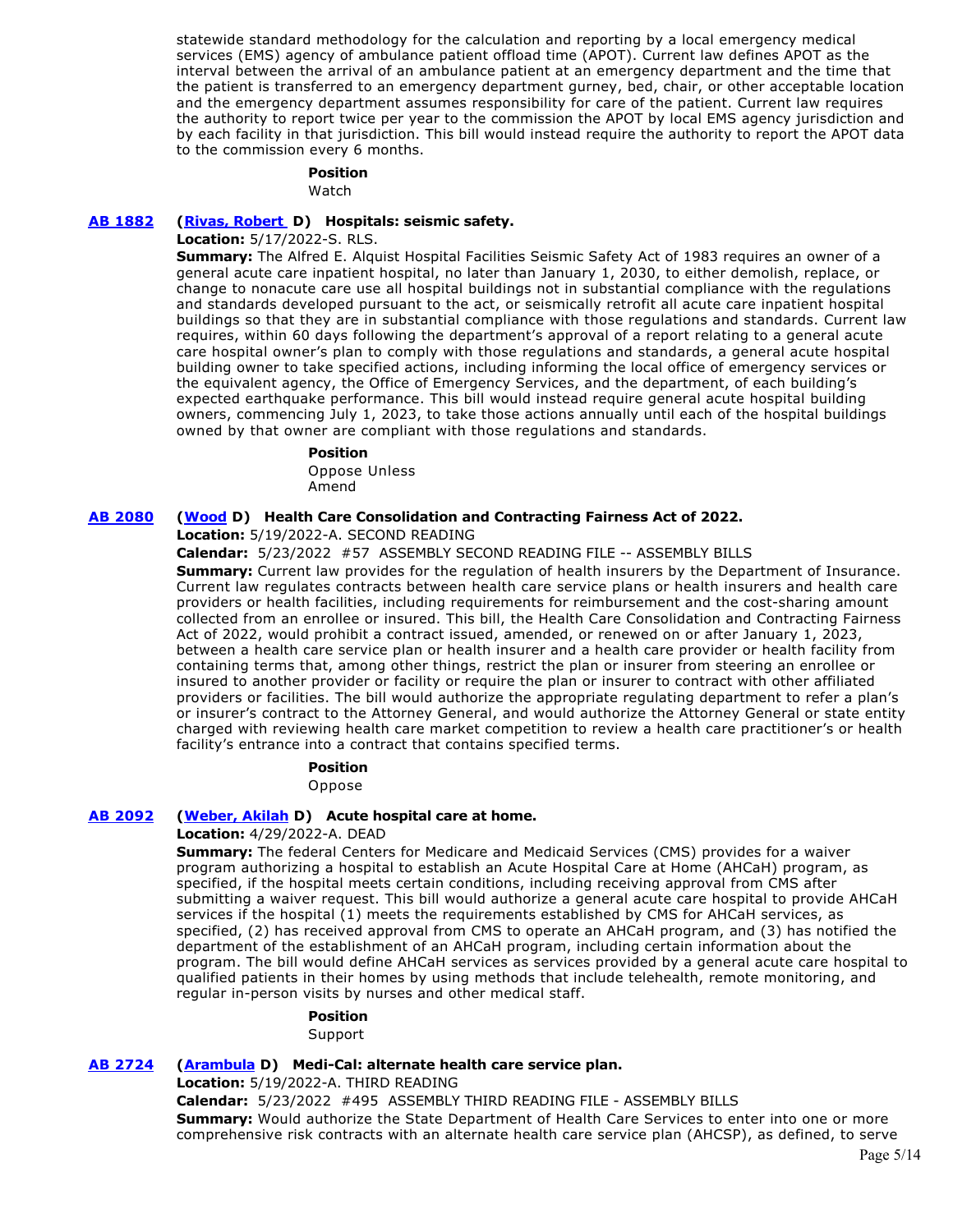as a primary Medi-Cal managed care plan for specified eligible beneficiaries in geographic regions designated by the department. The bill would prohibit the AHCSP from denying enrollment to any of those eligible beneficiaries, unless the department or the Department of Managed Health Care has ordered the AHCSP to cease enrollment in a service area. The bill would require the contract with the AHCSP to include the same standards and requirements, except with respect to enrollment, as for other Medi-Cal managed care plans, as specified. The bill would require the Health Care Options Program, which is an entity overseen by the department for Medi-Cal managed care education and enrollment, to disenroll any member of an AHCSP if the member meets any one of the reasons for disenrollment enumerated in specified regulations.

# **Position**

Watch

### **[SB 371](https://ctweb.capitoltrack.com/public/publishbillinfo.aspx?bi=FKwFW94dXa0YDM7%2FpE%2Fd%2FQvILqz%2BYUfpxz%2FPoEZWfSJmws%2Fn2%2F58%2B%2BM0%2BQkCCvcS) [\(Caballero](https://sd12.senate.ca.gov/) D) Health information technology.**

# **Location:** 7/14/2021-A. 2 YEAR

**Summary:** Would require any federal funds the California Health and Human Services Agency receives for health information technology and exchange to be deposited in the California Health Information Technology and Exchange Fund. The bill would authorize CHHSA to use the fund to provide grants to health care providers to implement or expand health information technology and to contract for direct data exchange technical assistance for safety net providers. The bill would require a health information organization to be connected to the California Trusted Exchange Network and to a qualified national network. The bill would also require a health care provider, health system, health care service plan, or health insurer that engages in health information exchange to comply with specified federal standards.

#### **Position**

Watch

### **[SB 923](https://ctweb.capitoltrack.com/public/publishbillinfo.aspx?bi=39pazsEbiOuX5VLjSaWCmTpAMGWuE9SkxQBy5CHsmAeEKA46%2B7M3zeKfcJ1Ac4e6) [\(Wiener](http://sd11.senate.ca.gov/) D) Gender-affirming care.**

**Location:** 5/19/2022-S. THIRD READING

**Calendar:** 5/23/2022 #213 SENATE SENATE BILLS -THIRD READING FILE

**Summary:** Would require a Medi-Cal managed care plan, a PACE organization, a health care service plan, or a health insurer, as specified, to require its staff to complete evidence-based cultural competency training for the purpose of providing trans-inclusive health care, as defined, for individuals who identify as TGI. The bill would specify the required components of the training and would make use of any training curricula subject to approval by the respective departments. The bill would require an individual to complete a refresher course if a complaint has been filed, and a decision has been made in favor of the complainant, against that individual for not providing trans-inclusive health care, or on a more frequent basis if deemed necessary.

# **Position**

Watch

# **[SB 958](https://ctweb.capitoltrack.com/public/publishbillinfo.aspx?bi=TmxQzrW7K42F5U7topB%2Fsd6BFt9G9v5WzRLRsZkfrXtFhSBM%2BYWUSmRBcBAbfmA2) [\(Limón](http://sd19.senate.ca.gov/) D) Medication and Patient Safety Act of 2022.**

**Location:** 5/19/2022-S. THIRD READING

**Calendar:** 5/23/2022 #221 SENATE SENATE BILLS -THIRD READING FILE

**Summary:** Would prohibit a health care service plan or health insurer, or its designee, from requiring a vendor to dispense an infused or injected medication directly to a patient with the intent that the patient will transport the medication to a health care provider for administration. The bill would authorize a plan or insurer, or its designee, to arrange for an infused or injected medication to be administered in an enrollee's or insured's home when the treating health care provider and patient determine home administration is in the best interest of the patient. The bill would prohibit a plan or insurer, or its designee, from requiring an infused or injected medication to be supplied by a vendor specified by the plan or insurer, or its designee, as a condition of coverage, unless specified criteria are met.

### **Position**

Support

### **[SB 988](https://ctweb.capitoltrack.com/public/publishbillinfo.aspx?bi=F7CG%2BT%2BNdNyOJ507U6RjjvW7rDsASagLmcuZ64LyFVUAHXbTn9BlVmjyYTgF1QL6) [\(Hueso](http://sd40.senate.ca.gov/) D) Compassionate Access to Medical Cannabis Act or Ryan's Law.**

**Location:** 5/12/2022-A. HEALTH

**Summary:** The Compassionate Access to Medical Cannabis Act or Ryan's Law requires specified types of health care facilities to allow a terminally ill patient's use of medicinal cannabis within the health care facility, subject to certain restrictions. Current law requires a patient to provide the health care facility with a copy of their medical marijuana card or written documentation that the use of medicinal cannabis is recommended by a physician. Current law requires a health care facility to reasonably restrict the manner in which a patient stores and uses medicinal cannabis to ensure the safety of other patients, guests, and employees of the health care facility, compliance with other state laws, and the safe operations of the health care facility. Existing law requires that health care facilities permitting patient use of medical cannabis comply with other drug and medication requirements, as specified, and makes those facilities subject to enforcement actions by the State Department of Public Health.This bill would repeal the requirement that health care facilities permitting patient use of medical cannabis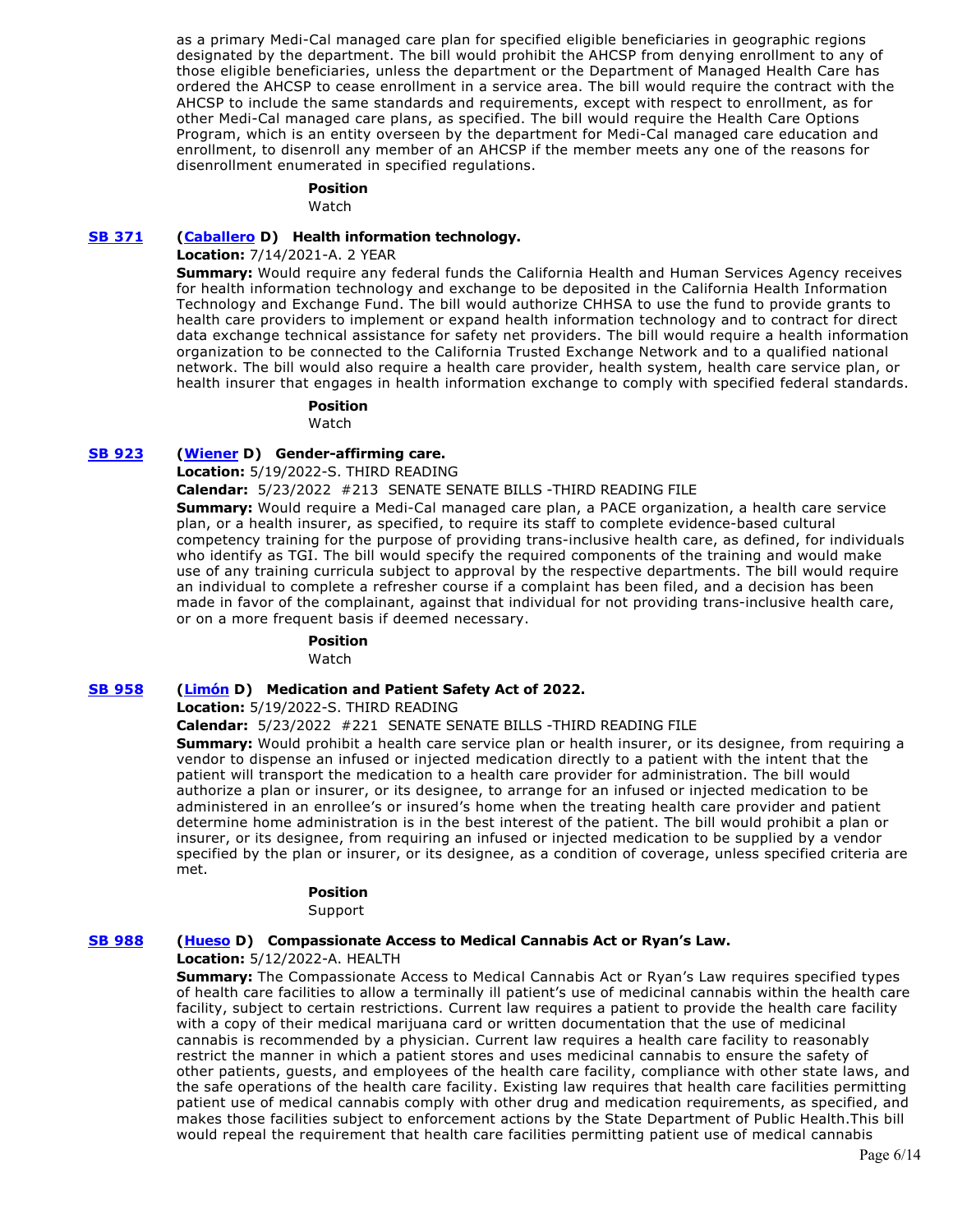comply with other drug and medication requirements, as specified, and the requirement that those facilities be subject to enforcement actions by the State Department of Public Health.

# **Position**

Watch

# **[SB 1339](https://ctweb.capitoltrack.com/public/publishbillinfo.aspx?bi=M4%2FWAIBkDIxPIq%2B4Pg%2BH9mCLP0SUdmtN3OsXIg1YITaIdGmpiRHbPWtnSe35fDxi) [\(Pan](http://sd06.senate.ca.gov/) D) Hospitals.**

**Location:** 5/19/2022-S. SECOND READING

**Calendar:** 5/23/2022 #101 SENATE SENATE BILLS - SECOND READING FILE

**Summary:** Would require the Department of Health Care Access and Information to provide the Legislature with a report containing specified information that would provide, among other things, the Legislature with an assessment of projected costs to retrofit each hospital building in order to meet the 2030 seismic requirements.

> **Position**  Support if

Amended

# **Maternal Health**

# **[AB 2176](https://ctweb.capitoltrack.com/public/publishbillinfo.aspx?bi=HR5stFFQM15tK2ecm1FQBtQ2R9yfZG%2F%2FxuYPRWUzWzI3lF7e%2FBS%2FdDYhYzD3Z1Jp) [\(Wood](https://a02.asmdc.org/) D) Live birth registration.**

**Location:** 5/4/2022-S. HEALTH

**Calendar:** 6/1/2022 1:30 p.m. - 1021 O Street, Room 1200 SENATE HEALTH, PAN, Chair **Summary:** Current law requires each live birth to be registered with the local registrar of births and deaths for the district in which the birth occurred within 10 days following the date of the event. This bill would instead require each live birth to be registered with the local registrar within 21 days following the date of the event.

# **Position**

Support

# **[AB 2199](https://ctweb.capitoltrack.com/public/publishbillinfo.aspx?bi=B97llTW33MVSMinNtoGET%2Fw1JtFyrvCEcXQnAzzfEb%2B%2BbT%2B%2BVjbwDDHRNwo4DirP) [\(Wicks](https://a15.asmdc.org/) D) Birthing Justice for California Families Pilot Project.**

**Location:** 5/19/2022-A. THIRD READING

**Calendar:** 5/23/2022 #375 ASSEMBLY THIRD READING FILE - ASSEMBLY BILLS

**Summary:** Would establish the Birthing Justice for California Families Pilot Project, which would include a 3-year grant program to provide grants to specified entities, including community-based doula groups, to provide full-spectrum doula care to members of communities with high rates of negative birth outcomes who are not eligible for Medi-Cal and incarcerated people. The bill would require the State Department of Public Health to take specified actions with regard to awarding grants, including awarding grants to selected entities on or before January 1, 2024. The bill would require a grant recipient to use grants funds to pay for the costs associated with providing full-spectrum doula care to eligible individuals and establishing, managing, or expanding doula services. The bill would require a grant recipient, in setting the payment rate for a doula being paid with grant funds, to comply with specified parameters, including that the payment rate not be less than the Medi-Cal reimbursement rate for doulas or the median rate paid for doula care in existing local pilot projects providing doula care in California, whichever is higher.

**Position** 

Watch

# **Mental and Behavioral Health**

# **[AB 2020](https://ctweb.capitoltrack.com/public/publishbillinfo.aspx?bi=tS0WXa6hk%2Fc9UYHKryiX1wE7IUFxx7OxylcghZMJ%2BRIrueMd8SBj9OfzN6y3RCul) [\(Gallagher](http://ad03.asmrc.org/) R) Mental health services: gravely disabled.**

**Location:** 4/29/2022-A. DEAD

**Summary:** The Lanterman-Petris-Short Act provides for the involuntary commitment and treatment of a person who is a danger to themselves or others or who is gravely disabled. Current law also provides for a conservator of the person or estate to be appointed for a person who is gravely disabled. Current law, for the purposes of involuntary commitment and conservatorship, defines "gravely disabled," among other things, as a condition in which a person, as a result of a mental health disorder, is unable to provide for the basic personal needs of food, clothing, or shelter. This bill would, if a county elects to use this meaning and subject to an appropriation of funds for these purposes, expand the definition of "gravely disabled" for these purposes to mean a condition in which a person, as a result of a mental health disorder, is incapable of making informed decisions about, or providing for, their own basic personal needs for food, clothing, shelter, or medical care without significant supervision and assistance from another person and, as a result of being incapable of making these informed decisions, the person is at risk of substantial bodily harm, dangerous worsening of a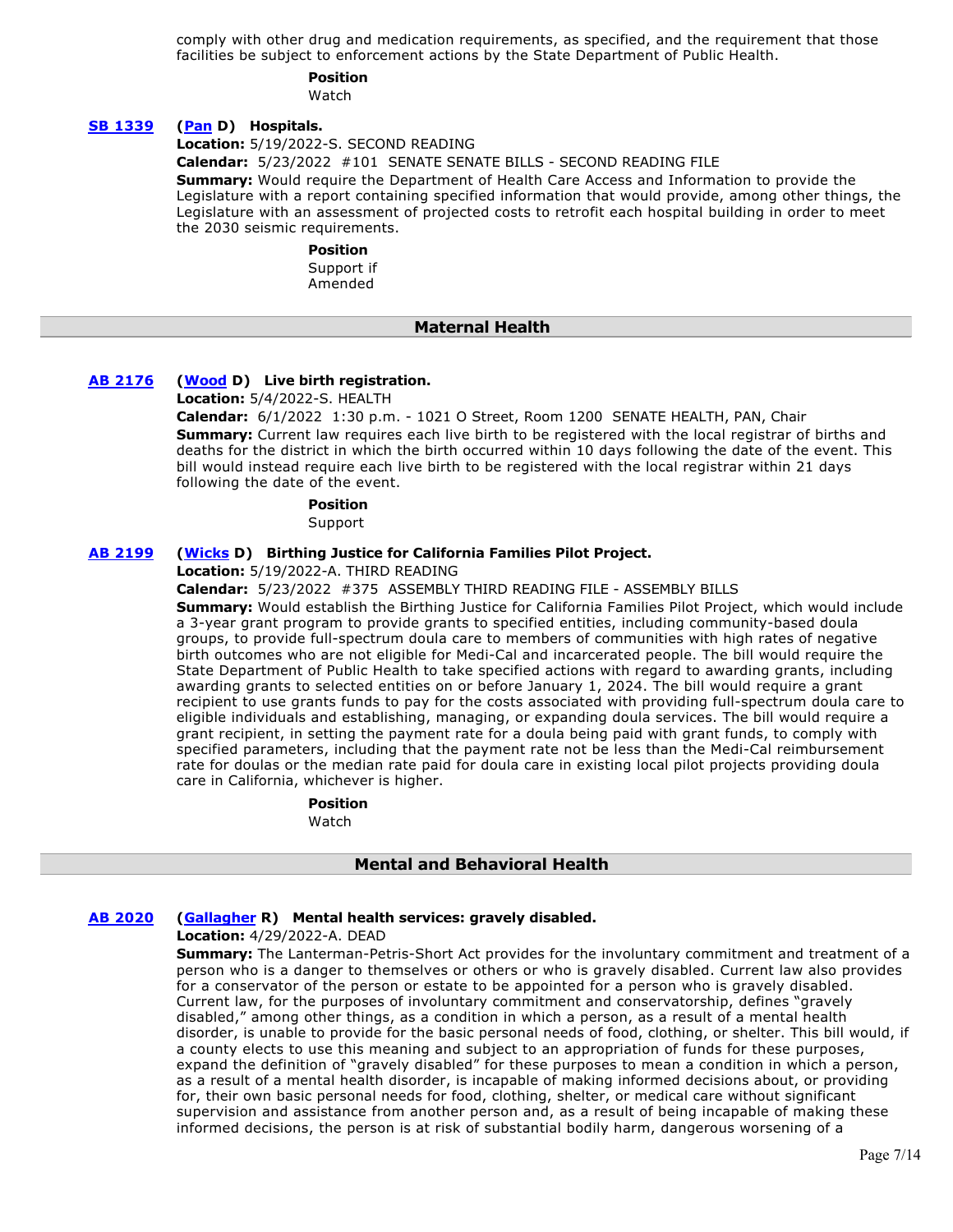concomitant serious physical illness, significant psychiatric deterioration, or mismanagement of essential needs that could result in bodily harm.

# **Position**

Watch

# **[AB 2242](https://ctweb.capitoltrack.com/public/publishbillinfo.aspx?bi=tW0Px2k928GoYUqUlBpNc5D%2BTT3JazR3dDOUvNpT%2FdLWNwRgq%2B%2BcTLa8ikiTOeNH) [\(Santiago](https://a53.asmdc.org/) D) Mental health services.**

**Location:** 5/19/2022-A. SECOND READING

**Calendar:** 5/23/2022 #72 ASSEMBLY SECOND READING FILE -- ASSEMBLY BILLS

**Summary:** Would, on or before July 1, 2023, require the State Department of Health Care Services to convene a stakeholder group of entities, including the County Behavioral Health Directors Association of California and the California Hospital Association, among others, to create a model care coordination plan to be followed when discharging those held under temporary holds or a conservatorship. The bill would require the model care coordination plan and process to outline who would be on the care team and how the communication would occur to coordinate care. Among other components, the bill would require the model care coordination plan to require that an individual exiting a temporary hold or a conservatorship be provided with a detailed plan that includes a scheduled first appointment with a behavioral health professional. The bill would declare the intent of the Legislature that counties and hospitals implement the care coordination plan by February 1, 2024.

# **Position**

Watch

# **[AB 2275](https://ctweb.capitoltrack.com/public/publishbillinfo.aspx?bi=6%2B4eC%2F2OHK4kZpkW4rQYXdsRhhq65kyQXKEeISRQgKwMRP5lhgytut8yJKWj%2Bb%2F%2B) [\(Wood](https://a02.asmdc.org/) D) Mental health: involuntary commitment.**

**Location:** 5/19/2022-A. THIRD READING

**Calendar:** 5/23/2022 #390 ASSEMBLY THIRD READING FILE - ASSEMBLY BILLS

**Summary:** The Lanterman-Petris-Short Act provides for the involuntary commitment and treatment of persons with specified mental disorders for the protection of the persons committed. Under the act, when a person, as a result of a mental health disorder, is a danger to others, or to themselves, or gravely disabled, the person may, upon probable cause, be taken into custody and placed in a facility designated by the county and approved by the State Department of Health Care Services for up to 72 hours for evaluation and treatment. If certain conditions are met after the 72-hour detention, the act authorizes the certification of the person for a 14-day maximum period of intensive treatment and then a 30-day maximum period of intensive treatment after the 14-day period. Current law requires a certification review hearing to be held when a person is certified for a 14-day or 30-day intensive treatment detention, except as specified, and requires it to be within 4 days of the date on which the person is certified. Current law, after the involuntary detention has begun, prohibits the total period of detention, including intervening periods of voluntary treatment, from exceeding the total maximum period during which the person could have been detained, if the person had been detained continuously on an involuntary basis, from the time of initial involuntary detention. This bill would, among other things, specify that the 72-hour period of detention begins at the time when the person is first detained. The bill would, if a facility detaining a person on a 72-hour detention is not a countydesignated facility for evaluation and treatment, require the facility staff, or other person designated by the county, to take all possible steps to release the detained person or transfer them to a designated facility within 72 hours of their detention, as specified.

# **Position**

Watch

### **[SB 929](https://ctweb.capitoltrack.com/public/publishbillinfo.aspx?bi=K1EgGJfTiuEq7osejnFiAvKE0cv5VAYh3Egp6x3ASrir6ID8%2BVA4DnZaIUHlfT%2Bp) [\(Eggman](http://sd05.senate.ca.gov/) D) Community mental health services: data collection.**

**Location:** 5/19/2022-S. SECOND READING

**Calendar:** 5/23/2022 #22 SENATE SENATE BILLS - SECOND READING FILE

**Summary:** Existing law requires the State Department of Health Care Services to collect and publish annually quantitative information concerning the operation of various provisions relating to community mental health services, including the number of persons admitted for evaluation and treatment for certain periods, transferred to mental health facilities, or for whom certain conservatorships are established, as specified. Existing law requires each local mental health director, and each facility providing services to persons under those provisions, to provide the department, upon its request, with any information, records, and reports that the department deems necessary for purposes of the data collection and publication.This bill would additionally require the department to collect and publish annually quantitative information relating to, among other things, the number of persons detained for 72-hour evaluation and treatment, clinical outcomes for individuals placed in each type of hold, services provided in each category, waiting periods prior to receiving an evaluation or care, and an assessment of all contracted beds. The bill would specify that the information be from each county for some of those data. The bill would additionally require each other entity involved in implementing the provisions relating to detention, assessment, evaluation, or treatment for up to 72 hours to provide data to the department upon its request, as specified. This bill contains other related provisions and other existing laws.

> **Position**  Watch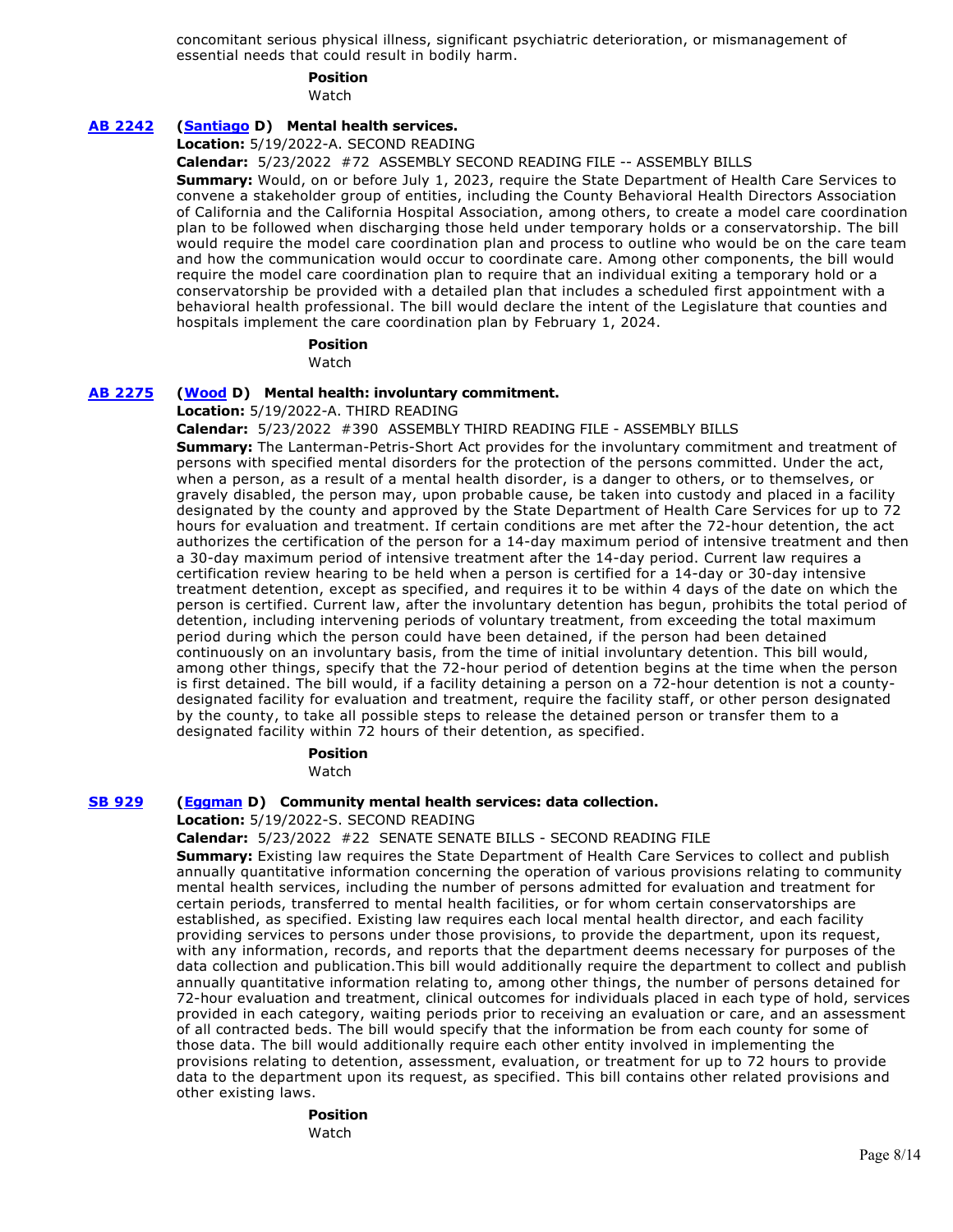# **[SB 965](https://ctweb.capitoltrack.com/public/publishbillinfo.aspx?bi=EcBoEmtCkfUIgWFS60%2BT2jNFPGjQW4TEFSyUZPg5nHkbDrTBqIA0Hg4CBeChnTGO) [\(Eggman](http://sd05.senate.ca.gov/) D) Conservatorships: medical record: hearsay rule.**

**Location:** 5/19/2022-A. JUD.

**Summary:** The Lanterman-Petris-Short Act authorizes the appointment of a conservator, in the County of Los Angeles, the County of San Diego, or the City and County of San Francisco, for a person who is incapable of caring for the person's own health and well-being due to a serious mental illness and substance use disorder. Current law establishes the hearsay rule, under which evidence of a statement is generally inadmissible if it was made other than by a witness while testifying at a hearing and is offered to prove the truth of the matter stated. Current law sets forth exceptions to the hearsay rule to permit the admission of specified kinds of evidence. Under this bill, for purposes of an expert witness in any proceeding relating to the appointment or reappointment of a conservator pursuant to the above-described provisions, the statements of specified health practitioners or a licensed clinical social worker included in the medical record would not be hearsay. The bill would authorize the court to grant a reasonable continuance if an expert witness in a proceeding relied on the medical record and the medical record has not been provided to the parties or their counsel upon request within a reasonable time before the proceeding.

### **Position**

Watch

# **[SB 1019](https://ctweb.capitoltrack.com/public/publishbillinfo.aspx?bi=CB4uoxlx3KlgPDSkItME2Mct4%2BnWQivAzuUEA%2FGtJKGOZVg9zDoiwk%2FgdZsrbHgM) [\(Gonzalez](https://sd33.senate.ca.gov/) D) Medi-Cal managed care plans: mental health benefits.**

**Location:** 5/19/2022-S. SECOND READING

### **Calendar:** 5/23/2022 #40 SENATE SENATE BILLS - SECOND READING FILE

**Summary:** Existing law establishes the Medi-Cal program, which is administered by the State Department of Health Care Services and under which qualified low-income individuals receive health care services through various delivery systems, including fee-for-service and managed care. The Medi-Cal program is, in part, governed and funded by federal Medicaid program provisions.This bill would require a Medi-Cal managed care plan to conduct annual outreach and education to its enrollees regarding the mental health benefits that are covered by the plan, and to also develop annual outreach and education to inform primary care physicians regarding those mental health benefits. to publish This bill contains other related provisions and other existing laws.

# **Position**

Support

### **[SB 1154](https://ctweb.capitoltrack.com/public/publishbillinfo.aspx?bi=SIKAOyzcp9FkyXJhcMR9GR2Egtn5F2XPT8llha1sFjI3%2Bfiu9BuGN6dHSamI%2BSLc) [\(Eggman](http://sd05.senate.ca.gov/) D) Facilities for mental health or substance use disorder crisis: database. Location:** 5/19/2022-S. SECOND READING

**Calendar:** 5/23/2022 #68 SENATE SENATE BILLS - SECOND READING FILE

**Summary:** Existing law generally requires the State Department of Public Health to license, inspect, and regulate health facilities, defined to include, among other types of health facilities, an acute psychiatric hospital. Existing law generally requires the State Department of Social Services to license, inspect, and regulate various types of care facilities, including, among others, a community crisis home. Existing law requires the State Department of Health Care Services to license and regulate facilities that provide residential nonmedical services to adults who are recovering from problems related to alcohol, drug, or alcohol and drug misuse or abuse, and who need alcohol, drug, or alcohol and drug recovery treatment or detoxification services.This bill would require, by January 1, 2024, the State Department of Public Health, in consultation with the State Department of Health Care Services and the State Department of Social Services, and by conferring with specified stakeholders, to develop a real-time, internet-based database to collect, aggregate, and display information about beds in inpatient psychiatric facilities, crisis stabilization units, residential community mental health facilities, and licensed residential alcoholism or drug abuse recovery or treatment facilities in order to facilitate the identification and designation of facilities for the temporary treatment of individuals in mental health or substance use disorder crisis. The bill would require the database to include a minimum of specific information, including the contact information for a facility's designated employee, and have the capacity to, among other things, enable searches to identify beds that are appropriate for the treatment of individuals in a mental health or substance use disorder crisis. This bill contains other related provisions and other existing laws.

### **Position**

Watch

### **[SB 1207](https://ctweb.capitoltrack.com/public/publishbillinfo.aspx?bi=BfIx7qoFszHnGuBPvgrsCNlzVb%2FguaISm4gq8vZJ8vplHToKryThIU6CglO4oR8I) [\(Portantino](http://sd25.senate.ca.gov/) D) Health care coverage: maternal and pandemic-related mental health conditions. Location:** 5/19/2022-S. THIRD READING

# **Calendar:** 5/23/2022 #260 SENATE SENATE BILLS -THIRD READING FILE

**Summary:** Current law requires health care service plans and health insurers to provide specified mental health and substance use disorder coverage, and requires a health care service plan contract or health insurance policy issued, amended, or renewed on or after January 1, 2021, that provides hospital, medical, or surgical coverage to provide coverage for medically necessary treatment of mental health and substance use disorders, under the same terms and conditions applied to other medical conditions, as specified. Current law requires health care service plans and health insurers, by July 1, 2019, to develop, consistent with sound clinical principles and processes, a maternal mental health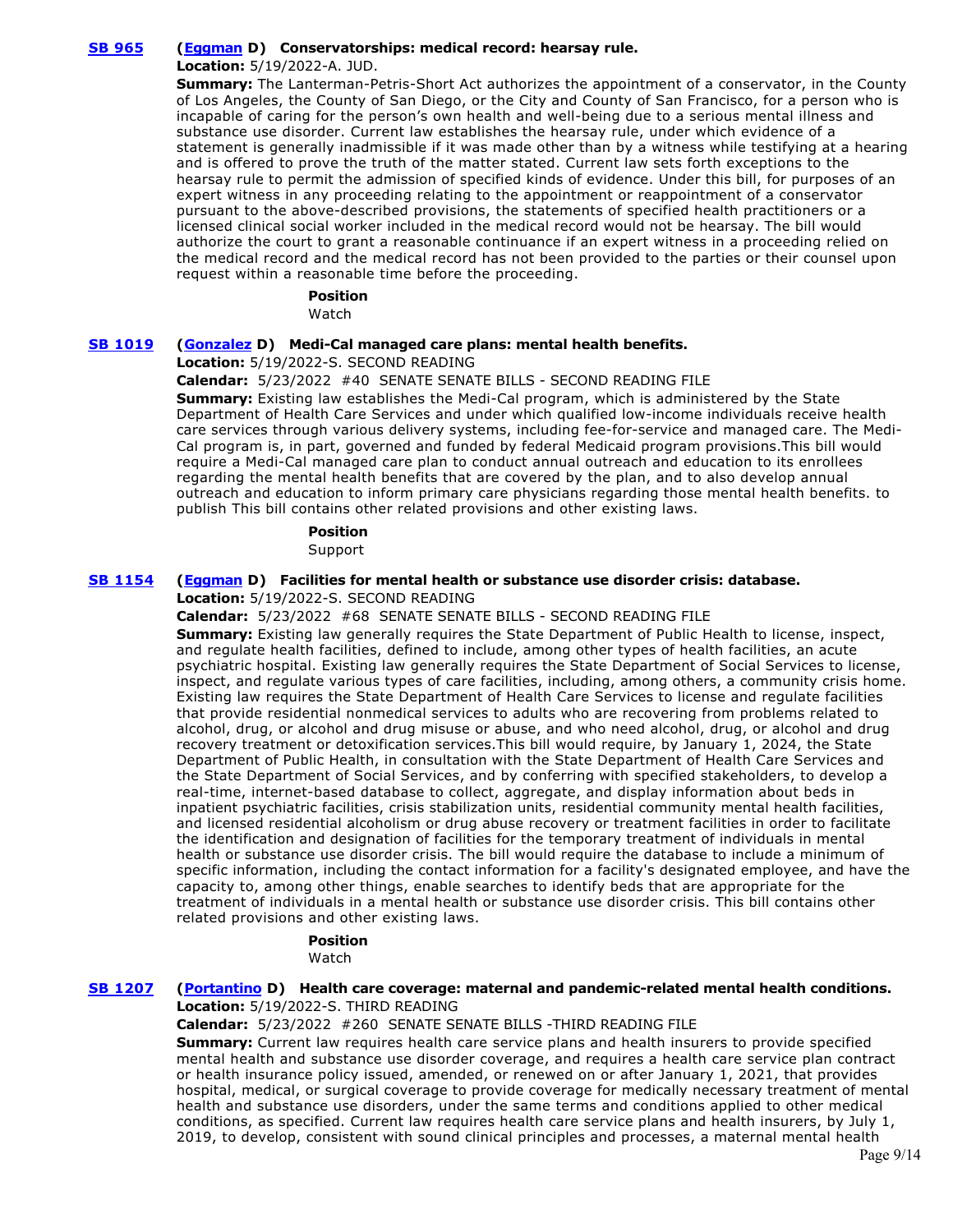program designed to promote quality and cost-effective outcomes, as specified. This bill would make findings and declarations relating to the effect of the COVID-19 pandemic on mental health in California and the importance of outreach, education, and access to quality mental health treatment. The bill would extend the deadline for establishment of the maternal mental health program to July 1, 2023.

### **Position**

Watch

### **[SB 1238](https://ctweb.capitoltrack.com/public/publishbillinfo.aspx?bi=OjZg0htuH1gY6vn7BX7VkAtMWvftGXa2GK50z6GXmrUtrSNlmId1%2BKxskLJFZ7oZ) [\(Eggman](http://sd05.senate.ca.gov/) D) Behavioral health services: existing and projected needs.**

**Location:** 5/19/2022-S. THIRD READING

**Calendar:** 5/23/2022 #366 SENATE SENATE BILLS -THIRD READING FILE

**Summary:** Current law authorizes the State Department of Health Care Services to award competitive grants to expand the community continuum of behavioral health treatment resources. This bill would require the department, commencing January 1, 2024, and at least every 5 years thereafter, to conduct a review of, and produce a report regarding, the current and projected behavioral health care infrastructure and service needs in each region of the state. The bill would require the department to consult with the council of governments, cities, counties, and cities and counties regarding the assumptions and methodology to be used by the department, and would require local governments to provide specified data for the region. The bill would require the department to share this data and its report with the Mental Health Services Oversight and Accountability Commission.

# **Position**

Watch

### **Social Determinants of Health**

### **[AB 1990](https://ctweb.capitoltrack.com/public/publishbillinfo.aspx?bi=yj9bY3m9DIhQHIRAyYA9MCUQhJJFoBJcqUtIgQ6jAR0ciLmv8w%2BI7yw92Fqj9EQq) [\(Arambula](https://a31.asmdc.org/) D) Department of Fair Employment and Housing: Californians with disabilities: workgroup.**

### **Location:** 4/27/2022-A. APPR. SUSPENSE FILE

**Summary:** Existing law sets forth the powers and duties of the Department of Fair Employment and Housing, which include receiving, investigating, conciliating, mediating, and prosecuting complaints alleging unlawful practices or violations of specified civil rights provisions, including those based on a mental or physical disability, as defined. This bill would require the department to convene a workgroup to make recommendations to the Legislature for the development of accessibility and antidiscrimination laws for people with disabilities, as defined. The bill would require membership of the workgroup to include interested parties and stakeholders that reflect the diversity of the state, including, among other groups, individuals who have personal experience with a disability.

# **Position**

Watch

### **[AB 2325](https://ctweb.capitoltrack.com/public/publishbillinfo.aspx?bi=a5evlwACzysVv6pvP%2FzjuKuSFgvQ0e7Y8G6Vaaz7r8kY70JSByZQQohGBKdnVn68) [\(Rivas, Luz](https://a39.asmdc.org/) D) Coordinated homelessness response: Office of the Interagency Council on Homelessness.**

### **Location:** 5/18/2022-A. APPR. SUSPENSE FILE

**Summary:** Current law requires the Governor to establish the California Interagency Council on Homelessness, formerly known as the Homeless Coordinating and Financing Council, and to appoint specified members of that coordinating council. Current law requires agencies and departments administering state programs created on or after July 1, 2017, to collaborate with the council to adopt guidelines and regulations to incorporate core components of Housing First, as defined. Current law establishes the goals of the council, which include identifying mainstream resources, benefits, and services that can be accessed to prevent and end homelessness in California. Current law requires that the coordinating council be under the direction of an executive director, who is under the direction of the Business, Consumer Services, and Housing Agency, and staffed by employees of that agency. This bill would place the California Interagency Council on Homelessness under the jurisdiction of the Office of the Interagency Council on Homelessness, which the bill would establish within the Governor's office, under the control of a director, on or before September 30, 2023.

### **Position**

Support

# **[AB 2360](https://ctweb.capitoltrack.com/public/publishbillinfo.aspx?bi=S4o5WDo9%2B9AfENOBq%2BBIePxxgnNqMH86Fznz%2F0bytCshN%2BV4xg6B4KMdUbdPaY%2B9) [\(Arambula](https://a31.asmdc.org/) D) Emergency response advisory working group.**

**Location:** 5/19/2022-A. THIRD READING

**Calendar:** 5/23/2022 #411 ASSEMBLY THIRD READING FILE - ASSEMBLY BILLS

**Summary:** Would, subject to an appropriation of funds, require the Office of Health Equity to convene an advisory working group, consisting of specified stakeholders, to develop tools and protocols for the future allocation of funds to reduce racial disparities in recovery, response, and repair efforts following state and local emergencies. Additionally, the bill would require the advisory working group to submit a report with its findings and recommendations to the Legislature on or before January 1, 2025, and make that report available to the public by posting it on the State Department of Public Health's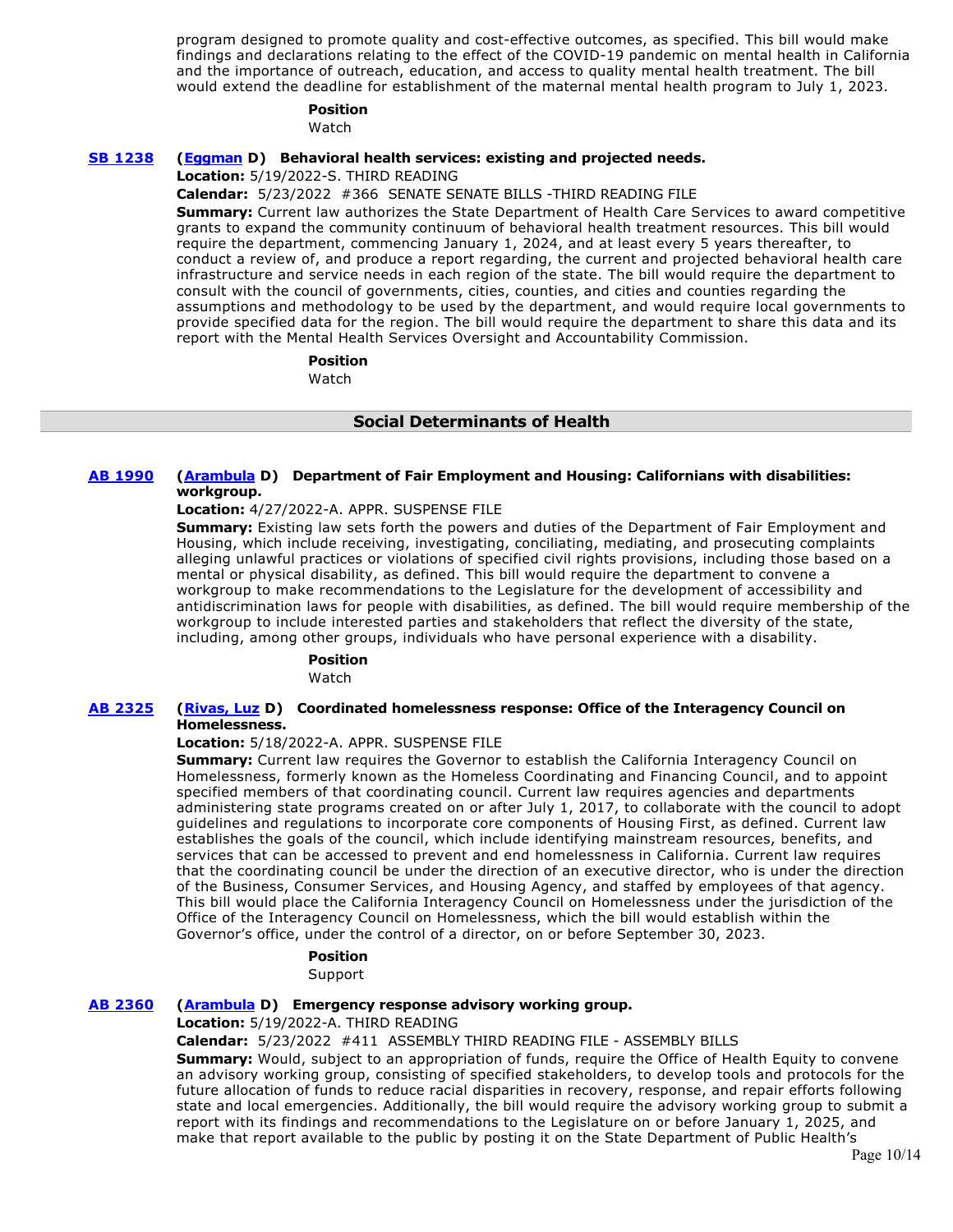internet website. The bill would require the advisory working group in preparing the report to evaluate the unmet needs among various communities during the COVID-19 pandemic and with respect to up to five other recent emergency funding allocations stratified by local health jurisdiction, county, and Senate and Assembly legislative district. These provisions would be repealed on January 1, 2029.

### **Position**

Support

### **[AB 2420](https://ctweb.capitoltrack.com/public/publishbillinfo.aspx?bi=oICQ%2FFgYItZLolaL2dRDXnfClKQLofva2wZPE9pvuqaKp6tjCi9Mk3wWwr3hpRlR) [\(Arambula](https://a31.asmdc.org/) D) Perinatal and infant children health: extreme heat.**

**Location:** 5/19/2022-A. THIRD READING

**Calendar:** 5/23/2022 #423 ASSEMBLY THIRD READING FILE - ASSEMBLY BILLS **Summary:** Would, subject to an appropriation of funds by the Legislature in the annual Budget Act or another statute for this purpose, require the Department of Public Health, in consultation with subject matter experts, to review available literature on adverse effects of extreme heat on perinatal health, develop guidance for safe conditions and health considerations for pregnant individuals and infant

children, and provide guidance to the Legislature by submitting a report that includes legislative or policy recommendations on best practices for connecting perinatal patients with the appropriate health and well-being information relating to extreme heat.

# **Position**

Watch

### **[AB 2483](https://ctweb.capitoltrack.com/public/publishbillinfo.aspx?bi=D8ALISlvGWriTRFrh2c7xhf%2FvkYFV1T4CcvaFlaTPiwF%2Bwy2I%2FveD5vs1jcbsWSA) [\(Maienschein](https://a77.asmdc.org/) D) Housing for individuals experiencing homelessness.**

### **Location:** 5/19/2022-A. THIRD READING

**Calendar:** 5/23/2022 #437 ASSEMBLY THIRD READING FILE - ASSEMBLY BILLS **Summary:** Would require the Department of Housing and Community Development, by December 31,

2023, to award incentives, as specified, to Multifamily Housing Program project applicants that agree to set aside at least 25% of the project's units for individuals that are either experiencing homelessness or eligible to receive specified services, including, among others, those received under the Program of All-Inclusive Care for the Elderly. The bill would also require the department to partner with the State Department of Health Care Services to determine the most effective way to align qualifying services in housing projects funded by the Multifamily Housing Program. The bill would require the department to assess tenant outcomes and engage with an evaluator to identify specified information with respect to projects receiving incentives under these provisions, including the number and demographics, including age, race, or ethnicity, and presubsidy housing status, of people being served.

#### **Position**  Watch

# **[AB 2500](https://ctweb.capitoltrack.com/public/publishbillinfo.aspx?bi=R5th4x12sWd7IS0SDMQmVPoHGkSh2%2BzZqLevAUppNOk7FzvvGu%2B%2FiCTW3thUNuYz) [\(Arambula](https://a31.asmdc.org/) D) Farm to Hospital Grant Pilot Program.**

**Location:** 5/11/2022-A. APPR. SUSPENSE FILE

**Summary:** Would, upon appropriation and until January 1, 2031, establish the Farm to Hospital Grant Pilot Program, which the Office of Farm to Fork would administer, to award competitive grants to eligible applicants to provide hospital patients with meals prepared from California-sourced agricultural products and build direct relationships with California farmers and ranchers, as specified. The bill would require the office, in consultation with the State Department of Public Health, to develop grant criteria to evaluate proposals from eligible applicants. The bill would authorize grant recipients to use grant moneys only for specified purposes, and require them to report specified information to the office and State Department of Public Health. The bill would require the office, in consultation with the State Department of Public Health, on or before January 1, 2027, to submit to the Legislature a report on the pilot program.

### **Position**

Support

### **[AB 2547](https://ctweb.capitoltrack.com/public/publishbillinfo.aspx?bi=%2BjqqYL0OiE%2FqHw9kLLjN53sVEgSzZEvrL%2ByB76wKjEDNYCApYjFKWscJ5Be%2B7Tb9) [\(Nazarian](https://a46.asmdc.org/) D) Housing Stabilization to Prevent and End Homelessness Among Older Adults and People with Disabilities Act.**

**Location:** 5/19/2022-A. THIRD READING

**Calendar:** 5/23/2022 #454 ASSEMBLY THIRD READING FILE - ASSEMBLY BILLS

**Summary:** Would, upon appropriation by the Legislature, require the California Department of Aging, by December 31, 2023, to create and administer the Housing Stabilization to Prevent and End Homelessness Among Older Adults and People with Disabilities Program. The bill would require the department, in administering the program, to offer competitive grants to nonprofit community-based organizations, continuums of care, and public housing authorities to administer a housing subsidy program for older adults and persons with a disability that are experiencing homelessness or at risk of homelessness, as those terms are as defined. The bill would require the department, in establishing program guidelines, to prioritize communities where renters face high rates of poverty, displacement, gentrification, and homelessness.

**Position**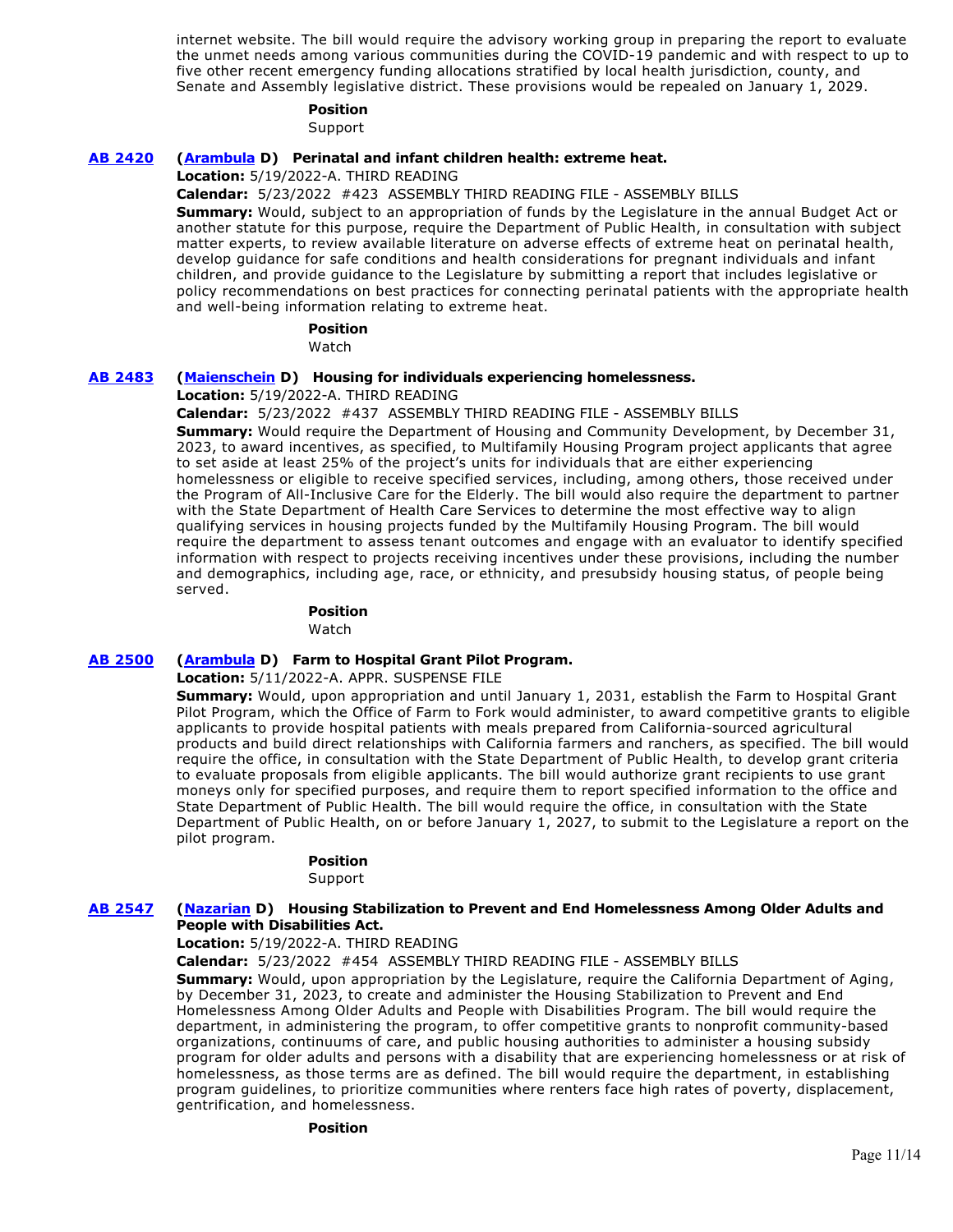### Support

### **[AB 2548](https://ctweb.capitoltrack.com/public/publishbillinfo.aspx?bi=iMkIjM9XyZD32%2Fj6x%2BOY1WYrdSxHgUdGs5rif9yCx5R0v8NV34fz4PwFaHvRMvsx) [\(Nazarian](https://a46.asmdc.org/) D) Healthier Homes - Age in Place Nursing Program.**

**Location:** 5/19/2022-A. SECOND READING

**Calendar:** 5/23/2022 #106 ASSEMBLY SECOND READING FILE -- ASSEMBLY BILLS

**Summary:** Current law permits age restrictions in connection with housing and defines senior citizen housing developments for these purposes as a residential development for senior citizens that has at least 35 dwelling units. This bill would require the California Department of Aging to establish and administer a 3-year Healthier Homes - Age in Place Nursing Pilot Program in the Counties of Contra Costa, Fresno, Orange, Riverside, Sacramento, San Diego, Shasta, and Sonoma. The program would provide grant funds to qualified nonprofit organizations that specialize in resident services for the purposes of hiring one full-time registered nurse and one full-time community health worker to work at 3 senior citizen housing developments in each county to provide health education, navigation, coaching, and care to residents. The bill would require the department to submit a report to specified legislative committees and state agencies at the completion of the program or before January 1, 2028, whichever is later, and would repeal the program as of January 1, 2029.

### **Position**

Support

# **[AB 2553](https://ctweb.capitoltrack.com/public/publishbillinfo.aspx?bi=JmcoXzoeJiXFLcZch5yigde%2Bcyy4elaRAQx8ZwBkxckV2qJ3VW3vVbh7hYI6INbe) [\(Grayson](https://a14.asmdc.org/) D) Human trafficking Act: California Multidisciplinary Alliance to Stop Trafficking (California MAST).**

**Location:** 5/19/2022-A. SECOND READING

**Calendar:** 5/23/2022 #107 ASSEMBLY SECOND READING FILE -- ASSEMBLY BILLS

**Summary:** Would, upon appropriation by the Legislature, establish the California Multidisciplinary Alliance to Stop Trafficking Act (California MAST) to review collaborative models between governmental and nongovernmental organizations for protecting victims and survivors of trafficking, among other related duties. The task force would be comprised of specified state officials or their designees and specified individuals who have expertise in human trafficking or providing services to victims of human trafficking, as specified. The bill would require the task force to hold its first meeting no later than July 1, 2023, and would require the task force to meet at least 4 times. The bill would require the task force to report its findings and recommendations to the Office of Emergency Services, the Governor, the Attorney General, and the Legislature by January 1, 2025. The bill would make related findings and declarations.

### **Position**

Watch

### **[AB 2724](https://ctweb.capitoltrack.com/public/publishbillinfo.aspx?bi=87zZT%2BgcOhFNBkX00iCCDlRJesDpMdThi05DVxph1WMjt4wiQHTVchVtgdOI00s5) [\(Arambula](https://a31.asmdc.org/) D) Medi-Cal: alternate health care service plan.**

**Location:** 5/19/2022-A. THIRD READING

**Calendar:** 5/23/2022 #495 ASSEMBLY THIRD READING FILE - ASSEMBLY BILLS

**Summary:** Would authorize the State Department of Health Care Services to enter into one or more comprehensive risk contracts with an alternate health care service plan (AHCSP), as defined, to serve as a primary Medi-Cal managed care plan for specified eligible beneficiaries in geographic regions designated by the department. The bill would prohibit the AHCSP from denying enrollment to any of those eligible beneficiaries, unless the department or the Department of Managed Health Care has ordered the AHCSP to cease enrollment in a service area. The bill would require the contract with the AHCSP to include the same standards and requirements, except with respect to enrollment, as for other Medi-Cal managed care plans, as specified. The bill would require the Health Care Options Program, which is an entity overseen by the department for Medi-Cal managed care education and enrollment, to disenroll any member of an AHCSP if the member meets any one of the reasons for disenrollment enumerated in specified regulations.

# **Position**

Watch

# **[SB 17](https://ctweb.capitoltrack.com/public/publishbillinfo.aspx?bi=dBaE3CGJpiGexGpCGI9ZA9mGDSu3R3h8gdgNi5yyapMHbWZPikU1e7jTWnNDjpL9) [\(Pan](http://sd06.senate.ca.gov/) D) Office of Racial Equity.**

**Location:** 8/27/2021-A. 2 YEAR

**Summary:** Would, until January 1, 2029, would establish in state government an Office of Racial Equity, an independent public entity not affiliated with an agency or department, governed by a Racial Equity Advisory and Accountability Council. The bill would authorize the council to hire an executive director to organize, administer, and manage the operations of the office. The bill would task the office with coordinating, analyzing, developing, evaluating, and recommending strategies for advancing racial equity across state agencies, departments, and the office of the Governor. The bill would require the office, in consultation with state agencies, departments, and public stakeholders, as appropriate, to develop a statewide Racial Equity Framework that includes a strategic plan with policy and inclusive practice recommendations, guidelines, goals, and benchmarks to reduce racial inequities, promote racial equity, and address individual, institutional, and structural racism.

### **Position**  Support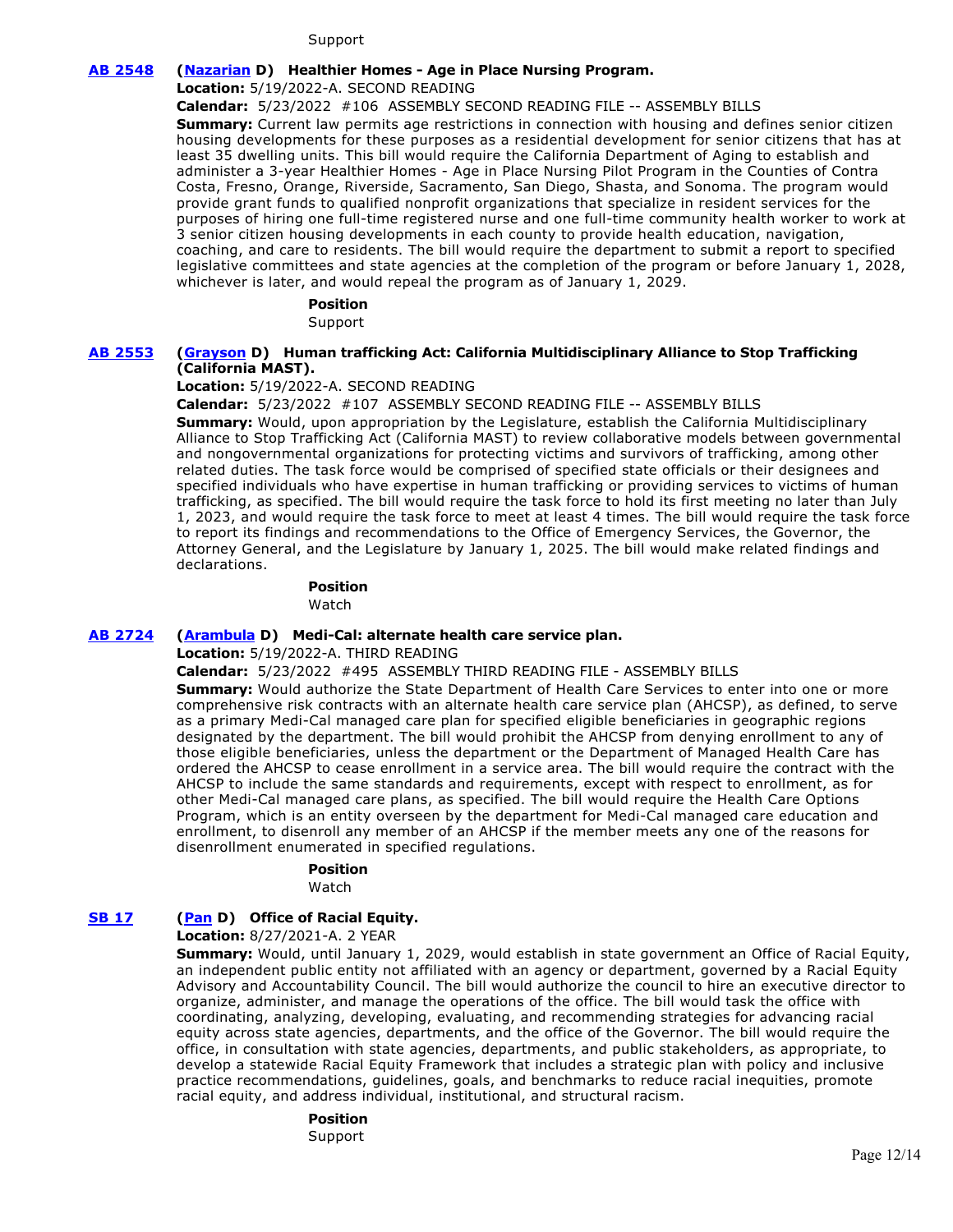### **[SB 907](https://ctweb.capitoltrack.com/public/publishbillinfo.aspx?bi=nIx6X2crzmFr0TWxcYW%2B9kpY%2B5Vcf%2FQzpoT2zOu%2Bk6kh9IF0klsUId4YkFjXzovS) [\(Pan](http://sd06.senate.ca.gov/) D) Electronic benefits transfer systems: farmers' markets.**

**Location:** 5/19/2022-S. THIRD READING

**Calendar:** 5/23/2022 #320 SENATE SENATE BILLS -THIRD READING FILE

**Summary:** Would establish the Local, Equitable Access to Food (LEAF) Program and would require, upon an appropriation by the Legislature for these purposes, the Department of Food and Agriculture, with support from the State Department of Social Services, to establish a noncompetitive grant program designed to expand the use of EBT acceptance systems at California certified farmers' markets and tribe-operated farmers' markets on Indian reservations. The bill would, as part of that grant program, require grants to be provided to certified farmers' market operators or farmers' markets operated by tribal governments. The bill would limit the use of grant funds for specified activities relating to expanding the use of EBT acceptance systems at farmers' markets, including, among others, scaling and improving EBT processes at existing certified farmers' markets. The bill would create certain additional requirements for certified farmers' markets that use grant funds to hire an individual, or to contract with a third party, to operate an EBT acceptance system, including a requirement that the person operating the EBT acceptance system be available at all times the certified farmers' market is open to the public.

### **Position**

Support

### **[SB 1145](https://ctweb.capitoltrack.com/public/publishbillinfo.aspx?bi=5bzl2laO8eaLVynAoipXd6DEb1R0i1ymTfYAOJFquQIUeXqH2qj4JDhx%2FCtjeci1) [\(Laird](http://sd17.senate.ca.gov/) D) California Global Warming Solutions Act of 2006: greenhouse gas emissions: dashboard.**

### **Location:** 5/19/2022-S. SECOND READING

**Calendar:** 5/23/2022 #67 SENATE SENATE BILLS - SECOND READING FILE

**Summary:** The California Global Warming Solutions Act of 2006 designates the State Air Resources Board as the state agency charged with monitoring and regulating sources of emissions of greenhouse gases. The state board is required to approve a statewide greenhouse gas emissions limit equivalent to the statewide greenhouse gas emissions level in 1990 to be achieved by 2020 and to ensure that statewide greenhouse gas emissions are reduced to at least 40% below the 1990 level by 2030. The act requires the state board to prepare and approve a scoping plan for achieving the maximum technologically feasible and cost-effective reductions in greenhouse gas emissions and to update the scoping plan at least once every 5 years.This bill would require the state board to create, and maintain on its internet website, a greenhouse gas emissions dashboard that provides updated publicly available information regarding how the state is progressing toward meeting its statewide climate change goals. create, create, create, website, website, website, This bill contains other related provisions and other existing laws.

#### **Position**  Watch

# **Workforce**

### **[AB 1751](https://ctweb.capitoltrack.com/public/publishbillinfo.aspx?bi=E2AiVAV0Fz5SWZOJ894eWUXnDKSbPBa0J89LOTpke82YEydZY2uxMdIB45A6iigS) [\(Daly](https://a69.asmdc.org/) D) Workers' compensation: COVID-19: critical workers.**

**Location:** 5/19/2022-A. THIRD READING

### **Calendar:** 5/23/2022 #275 ASSEMBLY THIRD READING FILE - ASSEMBLY BILLS

**Summary:** Current law defines "injury" for an employee to include illness or death resulting from the 2019 novel coronavirus disease (COVID-19) under specified circumstances, until January 1, 2023. Existing law create a disputable presumption, as specified, that the injury arose out of and in the course of the employment and is compensable, for specified dates of injury. Current law requires an employee to exhaust their paid sick leave benefits and meet specified certification requirements before receiving any temporary disability benefits or, for police officers, firefighters, and other specified employees, a leave of absence. Existing law also make a claim relating to a COVID-19 illness presumptively compensable, as described above, after 30 days or 45 days, rather than 90 days. Current law, until January 1, 2023, allows for a presumption of injury for all employees whose fellow employees at their place of employment experience specified levels of positive testing, and whose employer has 5 or more employees. This bill would extend the above-described provisions relating to COVID-19 until January 1, 2025.

#### **Position**  Watch

# **[SB 979](https://ctweb.capitoltrack.com/public/publishbillinfo.aspx?bi=4P%2Bjujbq05i714C8GXX2weW%2BlNw3wwj9SkFUb0%2BE%2BtXWoI98yc9QrGDW0j6jJFLL) [\(Dodd](http://sd03.senate.ca.gov/) D) Health emergencies.**

**Location:** 5/17/2022-S. THIRD READING

**Calendar:** 5/23/2022 #183 SENATE SENATE BILLS -THIRD READING FILE

**Summary:** When the Governor declares a state of emergency, existing law requires a health care service plan and a health insurer to provide an enrollee or insured who has been displaced or has the immediate potential to be displaced by that emergency access to medically necessary health care